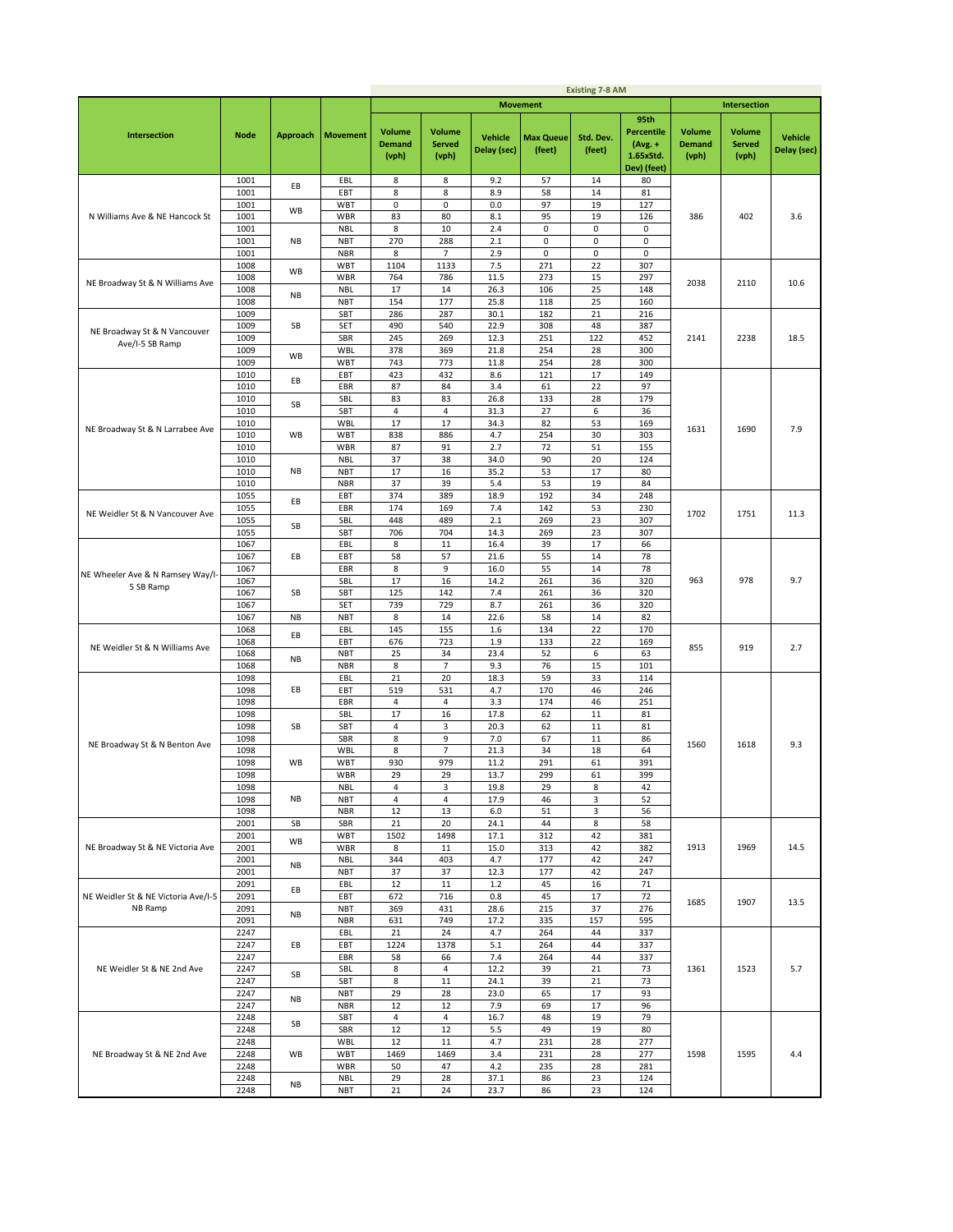|                                     |              |                 |                          |                                  |                                  |                               |                            | <b>Existing 8-9 AM</b> |                                                                    |                                         |                                         |                               |
|-------------------------------------|--------------|-----------------|--------------------------|----------------------------------|----------------------------------|-------------------------------|----------------------------|------------------------|--------------------------------------------------------------------|-----------------------------------------|-----------------------------------------|-------------------------------|
|                                     |              |                 |                          |                                  |                                  |                               | <b>Movement</b>            |                        |                                                                    |                                         | <b>Intersection</b>                     |                               |
| <b>Intersection</b>                 | <b>Node</b>  | <b>Approach</b> | <b>Movement</b>          | Volume<br><b>Demand</b><br>(vph) | Volume<br><b>Served</b><br>(vph) | <b>Vehicle</b><br>Delay (sec) | <b>Max Queue</b><br>(feet) | Std. Dev.<br>(feet)    | 95th<br><b>Percentile</b><br>$(Avg. +$<br>1.65xStd.<br>Dev) (feet) | <b>Volume</b><br><b>Demand</b><br>(vph) | <b>Volume</b><br><b>Served</b><br>(vph) | <b>Vehicle</b><br>Delay (sec) |
|                                     | 1001         | EВ              | EBL                      | 10                               | 9                                | 9.0                           | 62                         | 12                     | 81                                                                 |                                         |                                         |                               |
|                                     | 1001         |                 | EBT                      | 10                               | 10                               | 9.4                           | 63                         | 12                     | 83                                                                 |                                         |                                         |                               |
|                                     | 1001         | WB              | <b>WBT</b>               | 0                                | 0                                | 0.0                           | 105                        | 10                     | 121                                                                |                                         |                                         |                               |
| N Williams Ave & NE Hancock St      | 1001         |                 | WBR                      | 100                              | 99                               | 8.7                           | 107                        | 13                     | 129                                                                | 465                                     | 451                                     | 3.8                           |
|                                     | 1001         |                 | <b>NBL</b>               | 10                               | 9                                | 3.0                           | 0                          | 0                      | 0                                                                  |                                         |                                         |                               |
|                                     | 1001         | <b>NB</b>       | <b>NBT</b>               | 325                              | 316                              | 2.0                           | $\mathbf 0$                | $\pmb{0}$              | 0                                                                  |                                         |                                         |                               |
|                                     | 1001         |                 | <b>NBR</b><br><b>WBT</b> | 10<br>1330                       | 8<br>1302                        | 3.3<br>8.2                    | 0<br>269                   | 0<br>9                 | 0<br>285                                                           |                                         |                                         |                               |
|                                     | 1008<br>1008 | <b>WB</b>       | WBR                      | 920                              | 898                              | 11.8                          | 273                        | 13                     | 295                                                                |                                         |                                         |                               |
| NE Broadway St & N Williams Ave     | 1008         |                 | <b>NBL</b>               | 20                               | 15                               | 28.4                          | 98                         | 19                     | 129                                                                | 2455                                    | 2392                                    | 11.0                          |
|                                     | 1008         | <b>NB</b>       | <b>NBT</b>               | 185                              | 177                              | 26.0                          | 125                        | 30                     | 174                                                                |                                         |                                         |                               |
|                                     | 1009         |                 | SBT                      | 345                              | 335                              | 34.2                          | 201                        | 33                     | 255                                                                |                                         |                                         |                               |
| NE Broadway St & N Vancouver        | 1009         | SB              | <b>SET</b>               | 590                              | 508                              | 23.1                          | 304                        | 52                     | 390                                                                |                                         |                                         |                               |
| Ave/I-5 SB Ramp                     | 1009         |                 | SBR                      | 295                              | 248                              | 12.7                          | 214                        | 31                     | 265                                                                | 2580                                    | 2411                                    | 21.8                          |
|                                     | 1009         | WB              | <b>WBL</b>               | 455                              | 448                              | 30.3                          | 280                        | 21                     | 315                                                                |                                         |                                         |                               |
|                                     | 1009         |                 | <b>WBT</b><br>EBT        | 895<br>510                       | 872<br>514                       | 14.4<br>9.3                   | 280<br>128                 | 21<br>23               | 315                                                                |                                         |                                         |                               |
|                                     | 1010<br>1010 | EВ              | EBR                      | 105                              | 106                              | 3.9                           | 72                         | 18                     | 166<br>102                                                         |                                         |                                         |                               |
|                                     | 1010         |                 | SBL                      | 100                              | 101                              | 29.2                          | 132                        | 26                     | 174                                                                |                                         |                                         |                               |
|                                     | 1010         | SB              | SBT                      | 5                                | 4                                | 38.6                          | 30                         | 11                     | 49                                                                 |                                         |                                         |                               |
|                                     | 1010         |                 | <b>WBL</b>               | 20                               | 20                               | 37.6                          | 76                         | 39                     | 140                                                                |                                         |                                         |                               |
| NE Broadway St & N Larrabee Ave     | 1010         | WB              | WBT                      | 1010                             | 955                              | 4.6                           | 274                        | 24                     | 313                                                                | 1965                                    | 1903                                    | 8.5                           |
|                                     | 1010         |                 | WBR                      | 105                              | 95                               | 2.7                           | 107                        | 70                     | 222                                                                |                                         |                                         |                               |
|                                     | 1010         |                 | <b>NBL</b>               | 45                               | 45                               | 33.0                          | 96                         | 22                     | 132                                                                |                                         |                                         |                               |
|                                     | 1010         | <b>NB</b>       | <b>NBT</b>               | 20                               | 20                               | 34.4                          | 68                         | 20                     | 101                                                                |                                         |                                         |                               |
|                                     | 1010         |                 | <b>NBR</b>               | 45                               | 43                               | 6.0                           | 50                         | 18                     | 79                                                                 |                                         |                                         |                               |
|                                     | 1055<br>1055 | EВ              | EBT<br>EBR               | 450<br>210                       | 454<br>208                       | 18.6<br>8.6                   | 204<br>174                 | 34<br>40               | 260<br>240                                                         |                                         |                                         |                               |
| NE Weidler St & N Vancouver Ave     | 1055         |                 | SBL                      | 540                              | 463                              | 2.6                           | 271                        | 25                     | 312                                                                | 2050                                    | 1946                                    | 12.3                          |
|                                     | 1055         | SB              | SBT                      | 850                              | 821                              | 15.2                          | 271                        | 25                     | 312                                                                |                                         |                                         |                               |
|                                     | 1067         |                 | EBL                      | 10                               | 13                               | 21.7                          | 44                         | 23                     | 82                                                                 |                                         |                                         |                               |
|                                     | 1067         | EВ              | EBT                      | 70                               | 71                               | 25.8                          | 61                         | 18                     | 92                                                                 |                                         |                                         |                               |
| NE Wheeler Ave & N Ramsey Way/I-    | 1067         |                 | EBR                      | 10                               | 9                                | 25.6                          | 61                         | 18                     | 92                                                                 |                                         |                                         |                               |
| 5 SB Ramp                           | 1067         |                 | SBL                      | 20                               | 19                               | 19.4                          | 324                        | 58                     | 420                                                                | 1160                                    | 1146                                    | 15.6                          |
|                                     | 1067         | SB              | SBT                      | 150                              | 152                              | 8.5                           | 324                        | 58                     | 420                                                                |                                         |                                         |                               |
|                                     | 1067         |                 | SET<br><b>NBT</b>        | 890<br>10                        | 868                              | 15.5<br>25.5                  | 324                        | 58<br>13               | 420                                                                |                                         |                                         |                               |
|                                     | 1067<br>1068 | <b>NB</b>       | EBL                      | 175                              | 14<br>159                        | 1.8                           | 66<br>133                  | 23                     | 87<br>171                                                          |                                         |                                         |                               |
|                                     | 1068         | EB              | EBT                      | 815                              | 758                              | 2.0                           | 133                        | 23                     | 171                                                                |                                         |                                         |                               |
| NE Weidler St & N Williams Ave      | 1068         |                 | <b>NBT</b>               | 30                               | 36                               | 23.5                          | 57                         | 14                     | 81                                                                 | 1030                                    | 963                                     | 2.8                           |
|                                     | 1068         | NB              | <b>NBR</b>               | 10                               | 10                               | 13.0                          | 90                         | 31                     | 141                                                                |                                         |                                         |                               |
|                                     | 1098         |                 | EBL                      | 25                               | 25                               | 21.4                          | 56                         | 11                     | 74                                                                 |                                         |                                         |                               |
|                                     | 1098         | EВ              | EBT                      | 625                              | 628                              | 4.7                           | 167                        | 25                     | 208                                                                |                                         |                                         |                               |
|                                     | 1098         |                 | EBR                      | 5                                | 5                                | 2.1                           | 172                        | 25                     | 212                                                                |                                         |                                         |                               |
|                                     | 1098<br>1098 | SB              | SBL<br>SBT               | 20<br>5                          | 17<br>5                          | 17.9<br>17.4                  | 70<br>70                   | 17<br>17               | 98<br>98                                                           |                                         |                                         |                               |
|                                     | 1098         |                 | SBR                      | 10                               | 11                               | 8.1                           | 74                         | 17                     | 102                                                                |                                         |                                         |                               |
| NE Broadway St & N Benton Ave       | 1098         |                 | WBL                      | 10                               | 5                                | 20.4                          | 31                         | 22                     | 68                                                                 | 1880                                    | 1807                                    | 10.5                          |
|                                     | 1098         | WB              | WBT                      | 1120                             | 1055                             | 13.4                          | 335                        | 37                     | 396                                                                |                                         |                                         |                               |
|                                     | 1098         |                 | WBR                      | 35                               | 32                               | 13.6                          | 342                        | 37                     | 404                                                                |                                         |                                         |                               |
|                                     | 1098         |                 | <b>NBL</b>               | 5                                | 4                                | 21.9                          | 28                         | 6                      | 39                                                                 |                                         |                                         |                               |
|                                     | 1098         | NB              | <b>NBT</b>               | 5                                | 6                                | 18.4                          | 49                         | 3                      | 55                                                                 |                                         |                                         |                               |
|                                     | 1098<br>2001 | SB              | <b>NBR</b><br>SBR        | 15<br>25                         | 14<br>24                         | 5.8<br>29.1                   | 54<br>52                   | 3<br>$\overline{7}$    | 59<br>63                                                           |                                         |                                         |                               |
|                                     | 2001         |                 | <b>WBT</b>               | 1810                             | 1791                             | 21.7                          | 430                        | 38                     | 493                                                                |                                         |                                         |                               |
| NE Broadway St & NE Victoria Ave    | 2001         | WB              | WBR                      | 10                               | 9                                | 21.1                          | 431                        | 38                     | 495                                                                | 2305                                    | 2253                                    | 19.0                          |
|                                     | 2001         |                 | <b>NBL</b>               | 415                              | 387                              | 6.4                           | 195                        | 35                     | 253                                                                |                                         |                                         |                               |
|                                     | 2001         | NB              | <b>NBT</b>               | 45                               | 42                               | 13.4                          | 195                        | 35                     | 253                                                                |                                         |                                         |                               |
|                                     | 2091         | EВ              | EBL                      | 15                               | 14                               | $1.2$                         | 42                         | 12                     | 63                                                                 |                                         |                                         |                               |
| NE Weidler St & NE Victoria Ave/I-5 | 2091         |                 | EBT                      | 810                              | 756                              | 0.8                           | 55                         | 23                     | 93                                                                 | 2030                                    | 1905                                    | 13.1                          |
| NB Ramp                             | 2091<br>2091 | NB              | <b>NBT</b>               | 445                              | 415                              | 28.8                          | 216<br>293                 | 32                     | 269                                                                |                                         |                                         |                               |
|                                     | 2247         |                 | <b>NBR</b><br>EBL        | 760<br>25                        | 720<br>22                        | 17.2<br>6.7                   | 276                        | 78<br>51               | 421<br>361                                                         |                                         |                                         |                               |
|                                     | 2247         | EВ              | EBT                      | 1475                             | 1388                             | 5.7                           | 276                        | 51                     | 361                                                                |                                         |                                         |                               |
|                                     | 2247         |                 | EBR                      | 70                               | 61                               | 7.3                           | 276                        | 51                     | 361                                                                |                                         |                                         |                               |
| NE Weidler St & NE 2nd Ave          | 2247         |                 | SBL                      | 10                               | 6                                | 13.4                          | 63                         | 28                     | 110                                                                | 1640                                    | 1537                                    | 6.4                           |
|                                     | 2247         | SB              | SBT                      | 10                               | 11                               | 24.5                          | 63                         | 28                     | 110                                                                |                                         |                                         |                               |
|                                     | 2247         | NB              | <b>NBT</b>               | 35                               | 33                               | 24.6                          | 79                         | 19                     | 111                                                                |                                         |                                         |                               |
|                                     | 2247         |                 | <b>NBR</b>               | 15                               | 16                               | 9.6                           | 83                         | 19                     | 115                                                                |                                         |                                         |                               |
|                                     | 2248         | SB              | SBT<br>SBR               | 5                                | 6                                | 22.5                          | 60                         | 27                     | 104                                                                |                                         |                                         |                               |
|                                     | 2248<br>2248 |                 | <b>WBL</b>               | 15<br>15                         | 13<br>11                         | 6.7<br>5.1                    | 61<br>255                  | 27<br>53               | 105<br>342                                                         |                                         |                                         |                               |
| NE Broadway St & NE 2nd Ave         | 2248         | WB              | <b>WBT</b>               | 1770                             | 1747                             | 3.4                           | 255                        | 53                     | 342                                                                | 1925                                    | 1895                                    | 4.3                           |
|                                     | 2248         |                 | WBR                      | 60                               | 61                               | 4.2                           | 256                        | 55                     | 346                                                                |                                         |                                         |                               |
|                                     | 2248         |                 | <b>NBL</b>               | 35                               | 34                               | 37.6                          | 92                         | 19                     | 123                                                                |                                         |                                         |                               |
|                                     | 2248         | NB              | <b>NBT</b>               | 25                               | 23                               | 23.5                          | 92                         | 19                     | 123                                                                |                                         |                                         |                               |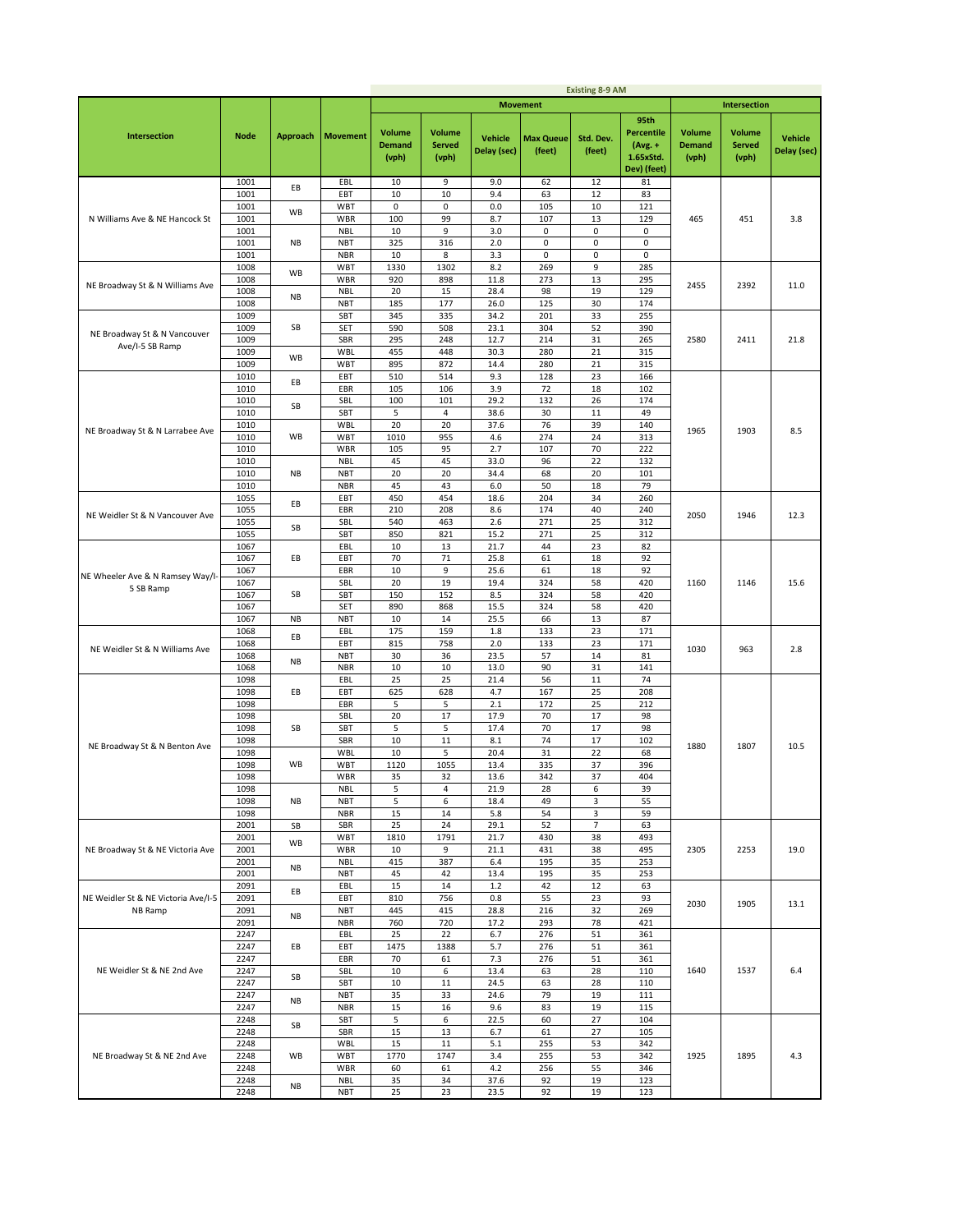|                                     |              |                 |                          |                                         |                                         |                               |                            | <b>Existing 4-5 PM</b> |                                                                    |                                         |                                         |                               |
|-------------------------------------|--------------|-----------------|--------------------------|-----------------------------------------|-----------------------------------------|-------------------------------|----------------------------|------------------------|--------------------------------------------------------------------|-----------------------------------------|-----------------------------------------|-------------------------------|
|                                     |              |                 |                          |                                         |                                         |                               | <b>Movement</b>            |                        |                                                                    |                                         | <b>Intersection</b>                     |                               |
| Intersection                        | <b>Node</b>  | <b>Approach</b> | <b>Movement</b>          | <b>Volume</b><br><b>Demand</b><br>(vph) | <b>Volume</b><br><b>Served</b><br>(vph) | <b>Vehicle</b><br>Delay (sec) | <b>Max Queue</b><br>(feet) | Std. Dev.<br>(feet)    | 95th<br><b>Percentile</b><br>$(Avg. +$<br>1.65xStd.<br>Dev) (feet) | <b>Volume</b><br><b>Demand</b><br>(vph) | <b>Volume</b><br><b>Served</b><br>(vph) | <b>Vehicle</b><br>Delay (sec) |
|                                     | 1001         | EВ              | EBL                      | 5                                       | 4                                       | 8.8                           | 37                         | 1                      | 39                                                                 |                                         |                                         |                               |
|                                     | 1001         |                 | EBT                      | 0                                       | 0                                       | 0.0                           | 39                         | $\mathbf 1$            | 41                                                                 |                                         |                                         |                               |
|                                     | 1001<br>1001 | WB              | WBT<br>WBR               | 0<br>130                                | 0<br>128                                | 0.0<br>10.7                   | 115<br>114                 | 34<br>34               | 171<br>171                                                         | 624                                     | 607                                     |                               |
| N Williams Ave & NE Hancock St      | 1001         |                 | <b>NBL</b>               | 5                                       | 4                                       | 4.2                           | 0                          | $\pmb{0}$              | 0                                                                  |                                         |                                         | 4.9                           |
|                                     | 1001         | NB              | <b>NBT</b>               | 466                                     | 453                                     | 3.2                           | 0                          | 0                      | 0                                                                  |                                         |                                         |                               |
|                                     | 1001         |                 | <b>NBR</b>               | 19                                      | 18                                      | 3.5                           | 0                          | 0                      | $\mathsf 0$                                                        |                                         |                                         |                               |
|                                     | 1008         | WB              | WBT                      | 989                                     | 966                                     | 7.0                           | 261                        | 14                     | 283                                                                |                                         |                                         |                               |
| NE Broadway St & N Williams Ave     | 1008         |                 | <b>WBR</b>               | 840                                     | 831                                     | 9.7                           | 248                        | 24                     | 287                                                                | 2222                                    | 2175                                    | 11.0                          |
|                                     | 1008<br>1008 | NB              | <b>NBL</b><br><b>NBT</b> | 38<br>355                               | 32<br>346                               | 24.3<br>24.4                  | 134<br>188                 | 17<br>51               | 162<br>273                                                         |                                         |                                         |                               |
|                                     | 1009         |                 | SBT                      | 302                                     | 298                                     | 32.8                          | 175                        | 20                     | 208                                                                |                                         |                                         |                               |
| NE Broadway St & N Vancouver        | 1009         | SB              | SET                      | 662                                     | 566                                     | 23.0                          | 359                        | 99                     | 522                                                                |                                         |                                         |                               |
| Ave/I-5 SB Ramp                     | 1009         |                 | SBR                      | 384                                     | 321                                     | 13.0                          | 269                        | 58                     | 365                                                                | 2376                                    | 2179                                    | 20.2                          |
|                                     | 1009         | WB              | WBL                      | 398                                     | 385                                     | 24.3                          | 218                        | 42                     | 288                                                                |                                         |                                         |                               |
|                                     | 1009<br>1010 |                 | WBT<br>EBT               | 629<br>1277                             | 609<br>1283                             | 12.7<br>20.4                  | 218<br>548                 | 42<br>163              | 288<br>816                                                         |                                         |                                         |                               |
|                                     | 1010         | EB              | EBR                      | 230                                     | 228                                     | 9.7                           | 75                         | 13                     | 96                                                                 |                                         |                                         |                               |
|                                     | 1010         | SB              | SBL                      | 106                                     | 104                                     | 45.9                          | 170                        | 26                     | 213                                                                |                                         |                                         |                               |
|                                     | 1010         |                 | SBT                      | 14                                      | 13                                      | 48.0                          | 57                         | 32                     | 109                                                                |                                         |                                         |                               |
| NE Broadway St & N Larrabee Ave     | 1010         |                 | WBL                      | 19                                      | 15                                      | 59.2                          | 80                         | 50                     | 163                                                                | 2630                                    | 2577                                    | 16.6                          |
|                                     | 1010<br>1010 | WB              | <b>WBT</b><br>WBR        | 730<br>101                              | 690<br>93                               | 4.1<br>2.5                    | 232<br>89                  | 39<br>68               | 297<br>202                                                         |                                         |                                         |                               |
|                                     | 1010         |                 | <b>NBL</b>               | 53                                      | 55                                      | 43.3                          | 125                        | 25                     | 166                                                                |                                         |                                         |                               |
|                                     | 1010         | NB              | <b>NBT</b>               | 38                                      | 37                                      | 45.3                          | 91                         | 22                     | 128                                                                |                                         |                                         |                               |
|                                     | 1010         |                 | <b>NBR</b>               | 62                                      | 59                                      | 16.6                          | 73                         | 20                     | 107                                                                |                                         |                                         |                               |
|                                     | 1055         | EB              | EBT                      | 1133                                    | 1132                                    | 28.6                          | 468                        | 55                     | 560                                                                |                                         |                                         |                               |
| NE Weidler St & N Vancouver Ave     | 1055<br>1055 |                 | EBR                      | 192<br>547                              | 190<br>469                              | 17.5<br>6.6                   | 205<br>253                 | 128                    | 416<br>277                                                         | 2688                                    | 2569                                    | 19.1                          |
|                                     | 1055         | SB              | SBL<br>SBT               | 816                                     | 778                                     | 13.3                          | 253                        | 14<br>14               | 277                                                                |                                         |                                         |                               |
|                                     | 1067         |                 | EBL                      | 48                                      | 47                                      | 22.2                          | 76                         | 11                     | 95                                                                 |                                         |                                         |                               |
| NE Wheeler Ave & N Ramsey Way/I-    | 1067         | EВ              | EBT                      | 259                                     | 262                                     | 31.0                          | 156                        | 26                     | 199                                                                |                                         |                                         |                               |
|                                     | 1067         |                 | EBR                      | 67                                      | 64                                      | 29.3                          | 156                        | 26                     | 199                                                                |                                         |                                         |                               |
| 5 SB Ramp                           | 1067         |                 | SBL                      | 29                                      | 28                                      | 30.6                          | 334                        | 79                     | 464                                                                | 1301                                    | 1282                                    | 23.6                          |
|                                     | 1067<br>1067 | SB              | SBT<br>SET               | 226<br>658                              | 213<br>650                              | 14.9<br>22.8                  | 334<br>334                 | 79<br>79               | 464<br>464                                                         |                                         |                                         |                               |
|                                     | 1067         | <b>NB</b>       | <b>NBT</b>               | 14                                      | 18                                      | 22.1                          | 70                         | 17                     | 98                                                                 |                                         |                                         |                               |
|                                     | 1068         | EВ              | EBL                      | 322                                     | 301                                     | 8.4                           | 268                        | 17                     | 297                                                                |                                         |                                         |                               |
| NE Weidler St & N Williams Ave      | 1068         |                 | EBT                      | 1358                                    | 1299                                    | 6.4                           | 267                        | 17                     | 295                                                                | 1771                                    | 1694                                    | 8.2                           |
|                                     | 1068         | NB              | <b>NBT</b>               | 72                                      | 74<br>20                                | 35.7<br>19.6                  | 97<br>114                  | 24<br>41               | 137                                                                |                                         |                                         |                               |
|                                     | 1068<br>1098 |                 | <b>NBR</b><br>EBL        | 19<br>67                                | 65                                      | 59.7                          | 270                        | 37                     | 182<br>331                                                         |                                         |                                         |                               |
|                                     | 1098         | EВ              | EBT                      | 1258                                    | 1258                                    | 10.7                          | 286                        | 26                     | 330                                                                |                                         |                                         |                               |
|                                     | 1098         |                 | EBR                      | 120                                     | 121                                     | 11.9                          | 290                        | 26                     | 333                                                                |                                         |                                         |                               |
|                                     | 1098         |                 | SBL                      | 48                                      | 46                                      | 25.7                          | 107                        | 25                     | 148                                                                |                                         |                                         |                               |
|                                     | 1098<br>1098 | SB              | SBT<br>SBR               | 24<br>14                                | 23<br>15                                | 27.9<br>9.8                   | 107<br>111                 | 25<br>25               | 148<br>153                                                         |                                         |                                         |                               |
| NE Broadway St & N Benton Ave       | 1098         |                 | WBL                      | 67                                      | 53                                      | 49.7                          | 147                        | 57                     | 241                                                                | 2544                                    | 2468                                    | 15.7                          |
|                                     | 1098         | <b>WB</b>       | WBT                      | 835                                     | 782                                     | 17.8                          | 283                        | 43                     | 353                                                                |                                         |                                         |                               |
|                                     | 1098         |                 | WBR                      | 67                                      | 64                                      | 11.9                          | 291                        | 43                     | 361                                                                |                                         |                                         |                               |
|                                     | 1098         |                 | NBL                      | 0                                       | 0                                       | 0.0                           | 0                          | 0                      | 0                                                                  |                                         |                                         |                               |
|                                     | 1098<br>1098 | NB              | NBT<br><b>NBR</b>        | 19<br>24                                | 19<br>22                                | 24.8<br>10.6                  | 84<br>89                   | 24<br>24               | 124<br>128                                                         |                                         |                                         |                               |
|                                     | 2001         | SB              | SBR                      | 24                                      | 23                                      | 24.4                          | 47                         | 7                      | 59                                                                 |                                         |                                         |                               |
|                                     | 2001         | WB              | <b>WBT</b>               | 1354                                    | 1326                                    | 17.5                          | 274                        | 61                     | 374                                                                |                                         |                                         |                               |
| NE Broadway St & NE Victoria Ave    | 2001         |                 | WBR                      | 14                                      | 25                                      | 19.5                          | 275                        | 61                     | 375                                                                | 1949                                    | 1931                                    | 13.9                          |
|                                     | 2001<br>2001 | <b>NB</b>       | <b>NBL</b><br><b>NBT</b> | 451<br>106                              | 454<br>103                              | 3.7<br>8.7                    | 192<br>192                 | 50<br>50               | 275<br>275                                                         |                                         |                                         |                               |
|                                     | 2091         |                 | EBL                      | 29                                      | 23                                      | 4.4                           | 253                        | 37                     | 315                                                                |                                         |                                         |                               |
| NE Weidler St & NE Victoria Ave/I-5 | 2091         | EВ              | EBT                      | 1349                                    | 1287                                    | 4.2                           | 250                        | 37                     | 312                                                                | 2429                                    | 2380                                    |                               |
| NB Ramp                             | 2091         | NB              | <b>NBT</b>               | 528                                     | 536                                     | 28.1                          | 264                        | 46                     | 340                                                                |                                         |                                         | 11.3                          |
|                                     | 2091         |                 | <b>NBR</b>               | 523                                     | 534                                     | 12.0                          | 396                        | 194                    | 716                                                                |                                         |                                         |                               |
|                                     | 2247<br>2247 | EВ              | EBL<br>EBT               | 34<br>1709                              | 34<br>1679                              | 12.1<br>13.3                  | 400<br>400                 | 29<br>29               | 447<br>447                                                         |                                         |                                         |                               |
|                                     | 2247         |                 | EBR                      | 130                                     | 126                                     | 20.6                          | 400                        | 29                     | 447                                                                |                                         |                                         |                               |
| NE Weidler St & NE 2nd Ave          | 2247         |                 | SBL                      | 14                                      | 10                                      | 8.2                           | 63                         | 18                     | 93                                                                 | 1963                                    | 1927                                    | 14.0                          |
|                                     | 2247         | SB              | SBT                      | 14                                      | 18                                      | 25.6                          | 63                         | 18                     | 93                                                                 |                                         |                                         |                               |
|                                     | 2247         | <b>NB</b>       | <b>NBT</b>               | 48                                      | 47                                      | 19.5                          | 79                         | 15                     | 103                                                                |                                         |                                         |                               |
|                                     | 2247<br>2248 |                 | <b>NBR</b><br>SBT        | 14<br>10                                | 13<br>10                                | 10.3<br>18.8                  | 82<br>50                   | 15<br>14               | 107<br>73                                                          |                                         |                                         |                               |
|                                     | 2248         | SB              | SBR                      | 10                                      | 6                                       | 6.8                           | 51                         | 14                     | 74                                                                 |                                         |                                         |                               |
|                                     | 2248         |                 | WBL                      | 19                                      | 18                                      | 7.3                           | 229                        | 25                     | 271                                                                |                                         |                                         |                               |
| NE Broadway St & NE 2nd Ave         | 2248         | WB              | <b>WBT</b>               | 1310                                    | 1297                                    | 6.0                           | 229                        | 25                     | 271                                                                | 1483                                    | 1464                                    | 7.5                           |
|                                     | 2248         |                 | WBR                      | 53                                      | 52                                      | 6.1                           | 233                        | 25                     | 275                                                                |                                         |                                         |                               |
|                                     | 2248<br>2248 | <b>NB</b>       | <b>NBL</b><br><b>NBT</b> | 48<br>34                                | 47<br>34                                | 36.9<br>21.2                  | 118<br>118                 | 28<br>28               | 164<br>164                                                         |                                         |                                         |                               |
|                                     |              |                 |                          |                                         |                                         |                               |                            |                        |                                                                    |                                         |                                         |                               |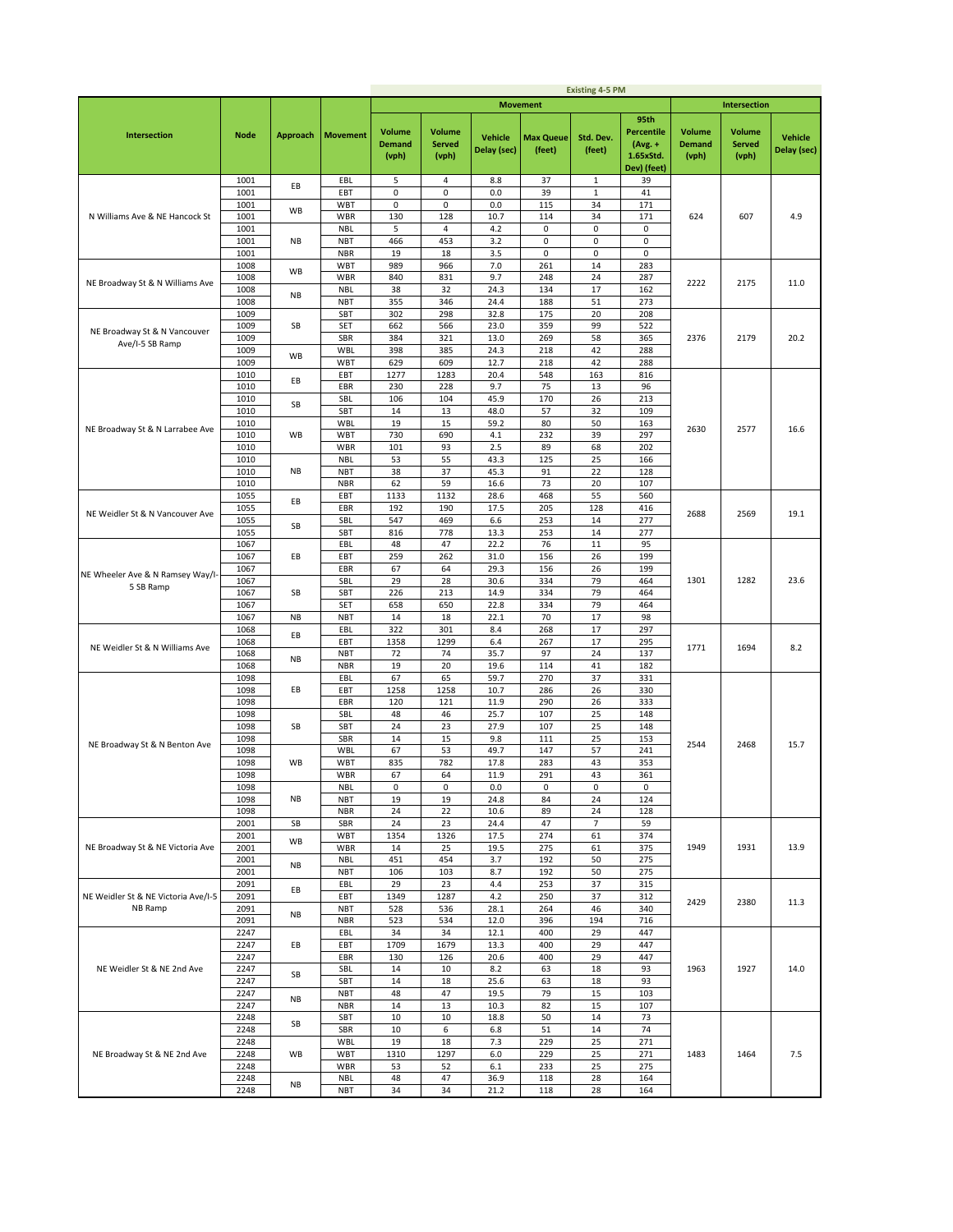|                                                 |              |                 |                          |                                         |                                         |                               |                            | <b>Existing 5-6 PM</b> |                                                                    |                                         |                                         |                               |
|-------------------------------------------------|--------------|-----------------|--------------------------|-----------------------------------------|-----------------------------------------|-------------------------------|----------------------------|------------------------|--------------------------------------------------------------------|-----------------------------------------|-----------------------------------------|-------------------------------|
|                                                 |              |                 |                          |                                         |                                         |                               | <b>Movement</b>            |                        |                                                                    |                                         | <b>Intersection</b>                     |                               |
| Intersection                                    | <b>Node</b>  | <b>Approach</b> | <b>Movement</b>          | <b>Volume</b><br><b>Demand</b><br>(vph) | <b>Volume</b><br><b>Served</b><br>(vph) | <b>Vehicle</b><br>Delay (sec) | <b>Max Queue</b><br>(feet) | Std. Dev.<br>(feet)    | 95th<br><b>Percentile</b><br>$(Avg. +$<br>1.65xStd.<br>Dev) (feet) | <b>Volume</b><br><b>Demand</b><br>(vph) | <b>Volume</b><br><b>Served</b><br>(vph) | <b>Vehicle</b><br>Delay (sec) |
|                                                 | 1001         | EВ              | EBL                      | 5                                       | 4                                       | 10.2                          | 36                         | 1                      | 38                                                                 |                                         |                                         |                               |
|                                                 | 1001         |                 | EBT                      | 0                                       | 0                                       | 0.0                           | 38                         | $\mathbf 1$            | 39                                                                 |                                         |                                         |                               |
|                                                 | 1001<br>1001 | WB              | WBT<br>WBR               | 0<br>135                                | 0<br>133                                | 0.0<br>11.5                   | 123<br>122                 | 25<br>25               | 164<br>163                                                         | 650                                     | 636                                     |                               |
| N Williams Ave & NE Hancock St                  | 1001         |                 | <b>NBL</b>               | 5                                       | 4                                       | 4.1                           | 0                          | 0                      | 0                                                                  |                                         |                                         | 5.0                           |
|                                                 | 1001         | NB              | <b>NBT</b>               | 485                                     | 476                                     | 3.2                           | 0                          | 0                      | 0                                                                  |                                         |                                         |                               |
|                                                 | 1001         |                 | <b>NBR</b>               | 20                                      | 19                                      | 3.4                           | 0                          | 0                      | $\mathsf 0$                                                        |                                         |                                         |                               |
|                                                 | 1008         | WB              | WBT                      | 1030                                    | 1003                                    | 8.2                           | 259                        | 22                     | 296                                                                |                                         |                                         |                               |
| NE Broadway St & N Williams Ave                 | 1008         |                 | <b>WBR</b>               | 875                                     | 858                                     | 10.7                          | 253                        | 25                     | 294                                                                | 2315                                    | 2256                                    | 12.2                          |
|                                                 | 1008<br>1008 | NB              | <b>NBL</b><br><b>NBT</b> | 40<br>370                               | 30<br>365                               | 26.7<br>25.4                  | 145<br>189                 | 39<br>39               | 209<br>253                                                         |                                         |                                         |                               |
|                                                 | 1009         |                 | SBT                      | 315                                     | 308                                     | 37.5                          | 202                        | 21                     | 237                                                                |                                         |                                         |                               |
|                                                 | 1009         | SB              | SET                      | 690                                     | 559                                     | 25.1                          | 328                        | 42                     | 397                                                                |                                         |                                         |                               |
| NE Broadway St & N Vancouver<br>Ave/I-5 SB Ramp | 1009         |                 | SBR                      | 400                                     | 328                                     | 14.8                          | 306                        | 115                    | 496                                                                | 2475                                    | 2232                                    | 23.0                          |
|                                                 | 1009         | WB              | WBL                      | 415                                     | 408                                     | 30.6                          | 262                        | 25                     | 303                                                                |                                         |                                         |                               |
|                                                 | 1009         |                 | WBT<br>EBT               | 655<br>1330                             | 629<br>1337                             | 13.5<br>20.7                  | 262<br>531                 | 25<br>78               | 303<br>661                                                         |                                         |                                         |                               |
|                                                 | 1010<br>1010 | EB              | EBR                      | 240                                     | 239                                     | 10.5                          | 76                         | 19                     | 108                                                                |                                         |                                         |                               |
|                                                 | 1010         |                 | SBL                      | 110                                     | 109                                     | 45.1                          | 175                        | 37                     | 236                                                                |                                         |                                         |                               |
|                                                 | 1010         | SB              | SBT                      | 15                                      | 15                                      | 44.6                          | 45                         | 9                      | 60                                                                 |                                         |                                         |                               |
| NE Broadway St & N Larrabee Ave                 | 1010         |                 | WBL                      | 20                                      | 17                                      | 57.1                          | 74                         | 26                     | 117                                                                | 2740                                    | 2679                                    | 16.8                          |
|                                                 | 1010         | WB              | <b>WBT</b>               | 760                                     | 716                                     | 4.1                           | 218                        | 43                     | 289                                                                |                                         |                                         |                               |
|                                                 | 1010         |                 | WBR                      | 105                                     | 95<br>55                                | 2.6                           | 72                         | 22                     | 107                                                                |                                         |                                         |                               |
|                                                 | 1010<br>1010 | NB              | <b>NBL</b><br><b>NBT</b> | 55<br>40                                | 37                                      | 47.5<br>44.5                  | 116<br>81                  | 22<br>14               | 152<br>104                                                         |                                         |                                         |                               |
|                                                 | 1010         |                 | <b>NBR</b>               | 65                                      | 59                                      | 16.4                          | 78                         | 13                     | 100                                                                |                                         |                                         |                               |
|                                                 | 1055         |                 | EBT                      | 1180                                    | 1196                                    | 30.5                          | 539                        | 78                     | 668                                                                |                                         |                                         |                               |
| NE Weidler St & N Vancouver Ave                 | 1055         | EB              | EBR                      | 200                                     | 190                                     | 18.1                          | 187                        | 95                     | 345                                                                | 2800                                    | 2654                                    | 21.2                          |
|                                                 | 1055         | SB              | SBL                      | 570                                     | 472                                     | 7.9                           | 270                        | 15                     | 294                                                                |                                         |                                         |                               |
|                                                 | 1055         |                 | SBT                      | 850                                     | 796                                     | 15.8                          | 269                        | 15                     | 294                                                                |                                         |                                         |                               |
|                                                 | 1067<br>1067 | EВ              | EBL<br>EBT               | 50<br>270                               | 47<br>268                               | 23.2<br>35.8                  | 81<br>179                  | 19<br>49               | 112<br>259                                                         |                                         |                                         |                               |
| NE Wheeler Ave & N Ramsey Way/I-                | 1067         |                 | EBR                      | 70                                      | 70                                      | 36.0                          | 179                        | 49                     | 259                                                                |                                         |                                         |                               |
|                                                 | 1067         |                 | SBL                      | 30                                      | 28                                      | 45.0                          | 390                        | 112                    | 575                                                                | 1355                                    | 1312                                    | 33.1                          |
| 5 SB Ramp                                       | 1067         | SB              | SBT                      | 235                                     | 212                                     | 15.9                          | 390                        | 112                    | 575                                                                |                                         |                                         |                               |
|                                                 | 1067         |                 | SET                      | 685                                     | 669                                     | 37.6                          | 390                        | 112                    | 575                                                                |                                         |                                         |                               |
|                                                 | 1067         | <b>NB</b>       | <b>NBT</b>               | 15                                      | 18                                      | 24.2                          | 66                         | 13                     | 88                                                                 |                                         |                                         |                               |
|                                                 | 1068<br>1068 | EВ              | EBL<br>EBT               | 335<br>1415                             | 324<br>1340                             | 9.3<br>7.3                    | 261<br>259                 | 18<br>18               | 290<br>288                                                         |                                         |                                         |                               |
| NE Weidler St & N Williams Ave                  | 1068         |                 | <b>NBT</b>               | 75                                      | 74                                      | 36.3                          | 99                         | 19                     | 131                                                                | 1845                                    | 1757                                    | 9.0                           |
|                                                 | 1068         | NB              | <b>NBR</b>               | 20                                      | 19                                      | 18.9                          | 103                        | 27                     | 147                                                                |                                         |                                         |                               |
|                                                 | 1098         |                 | EBL                      | 70                                      | 74                                      | 58.6                          | 295                        | 34                     | 351                                                                |                                         |                                         |                               |
|                                                 | 1098         | EВ              | EBT                      | 1310                                    | 1311                                    | 10.3                          | 308                        | 16                     | 334                                                                |                                         |                                         |                               |
|                                                 | 1098<br>1098 |                 | EBR<br>SBL               | 125<br>50                               | 121<br>47                               | 10.2<br>28.0                  | 312<br>121                 | 16<br>27               | 338<br>166                                                         |                                         |                                         |                               |
|                                                 | 1098         | SB              | SBT                      | 25                                      | 26                                      | 23.7                          | 121                        | 27                     | 166                                                                |                                         |                                         |                               |
|                                                 | 1098         |                 | SBR                      | 15                                      | 15                                      | 12.4                          | 126                        | 27                     | 171                                                                |                                         |                                         |                               |
| NE Broadway St & N Benton Ave                   | 1098         |                 | WBL                      | 70                                      | 52                                      | 49.7                          | 150                        | 34                     | 205                                                                | 2650                                    | 2564                                    | 15.7                          |
|                                                 | 1098         | <b>WB</b>       | WBT                      | 870                                     | 814                                     | 18.3                          | 297                        | 42                     | 367                                                                |                                         |                                         |                               |
|                                                 | 1098         |                 | WBR                      | 70                                      | 61                                      | 12.3                          | 305                        | 42                     | 375                                                                |                                         |                                         |                               |
|                                                 | 1098<br>1098 | NB              | NBL<br>NBT               | 0<br>20                                 | 0<br>21                                 | 0.0<br>28.0                   | 0<br>94                    | 0<br>27                | 0<br>138                                                           |                                         |                                         |                               |
|                                                 | 1098         |                 | <b>NBR</b>               | 25                                      | 22                                      | 9.5                           | 98                         | 27                     | 142                                                                |                                         |                                         |                               |
|                                                 | 2001         | SB              | SBR                      | 25                                      | 24                                      | 27.1                          | 48                         | 10                     | 64                                                                 |                                         |                                         |                               |
|                                                 | 2001         | WB              | <b>WBT</b>               | 1410                                    | 1392                                    | 19.9                          | 368                        | 81                     | 501                                                                |                                         |                                         |                               |
| NE Broadway St & NE Victoria Ave                | 2001         |                 | WBR                      | 15                                      | 24                                      | 20.9                          | 370                        | 81                     | 503                                                                | 2030                                    | 1984                                    | 16.0                          |
|                                                 | 2001<br>2001 | <b>NB</b>       | <b>NBL</b><br><b>NBT</b> | 470<br>110                              | 441<br>103                              | 4.6<br>8.7                    | 216<br>216                 | 31<br>31               | 267<br>267                                                         |                                         |                                         |                               |
|                                                 | 2091         |                 | EBL                      | 30                                      | 27                                      | 4.8                           | 257                        | 37                     | 317                                                                |                                         |                                         |                               |
| NE Weidler St & NE Victoria Ave/I-5             | 2091         | ΕВ              | EBT                      | 1405                                    | 1338                                    | 5.0                           | 253                        | 37                     | 314                                                                |                                         |                                         |                               |
| NB Ramp                                         | 2091         | NB              | <b>NBT</b>               | 550                                     | 515                                     | 29.9                          | 278                        | 46                     | 354                                                                | 2530                                    | 2397                                    | 12.5                          |
|                                                 | 2091         |                 | <b>NBR</b>               | 545                                     | 517                                     | 15.3                          | 510                        | 339                    | 1069                                                               |                                         |                                         |                               |
|                                                 | 2247         |                 | EBL                      | 35                                      | 34                                      | 12.7                          | 416                        | 54                     | 505                                                                |                                         |                                         |                               |
|                                                 | 2247<br>2247 | EВ              | EBT<br>EBR               | 1780<br>135                             | 1687<br>124                             | 13.7<br>21.6                  | 416<br>416                 | 54<br>54               | 505<br>505                                                         |                                         |                                         |                               |
| NE Weidler St & NE 2nd Ave                      | 2247         |                 | SBL                      | 15                                      | 12                                      | 6.5                           | 59                         | 19                     | 90                                                                 | 2045                                    | 1939                                    | 14.5                          |
|                                                 | 2247         | SB              | SBT                      | 15                                      | 18                                      | 26.9                          | 59                         | 19                     | 90                                                                 |                                         |                                         |                               |
|                                                 | 2247         | <b>NB</b>       | <b>NBT</b>               | 50                                      | 50                                      | 23.6                          | 100                        | 18                     | 129                                                                |                                         |                                         |                               |
|                                                 | 2247         |                 | <b>NBR</b>               | 15                                      | 14                                      | 11.7                          | 103                        | 18                     | 133                                                                |                                         |                                         |                               |
|                                                 | 2248<br>2248 | SB              | SBT<br>SBR               | 10<br>10                                | 12<br>7                                 | 20.3<br>7.7                   | 51<br>52                   | 11<br>11               | 69<br>70                                                           |                                         |                                         |                               |
|                                                 | 2248         |                 | <b>WBL</b>               | 20                                      | 18                                      | 7.5                           | 253                        | 21                     | 288                                                                |                                         |                                         |                               |
| NE Broadway St & NE 2nd Ave                     | 2248         | WB              | <b>WBT</b>               | 1365                                    | 1355                                    | $6.2$                         | 253                        | 21                     | 288                                                                | 1545                                    | 1530                                    | 7.8                           |
|                                                 | 2248         |                 | WBR                      | 55                                      | 53                                      | 6.4                           | 257                        | 21                     | 292                                                                |                                         |                                         |                               |
|                                                 | 2248         | <b>NB</b>       | <b>NBL</b>               | 50                                      | 50                                      | 38.4                          | 140                        | 50                     | 223                                                                |                                         |                                         |                               |
|                                                 | 2248         |                 | <b>NBT</b>               | 35                                      | 35                                      | 21.9                          | 140                        | 50                     | 223                                                                |                                         |                                         |                               |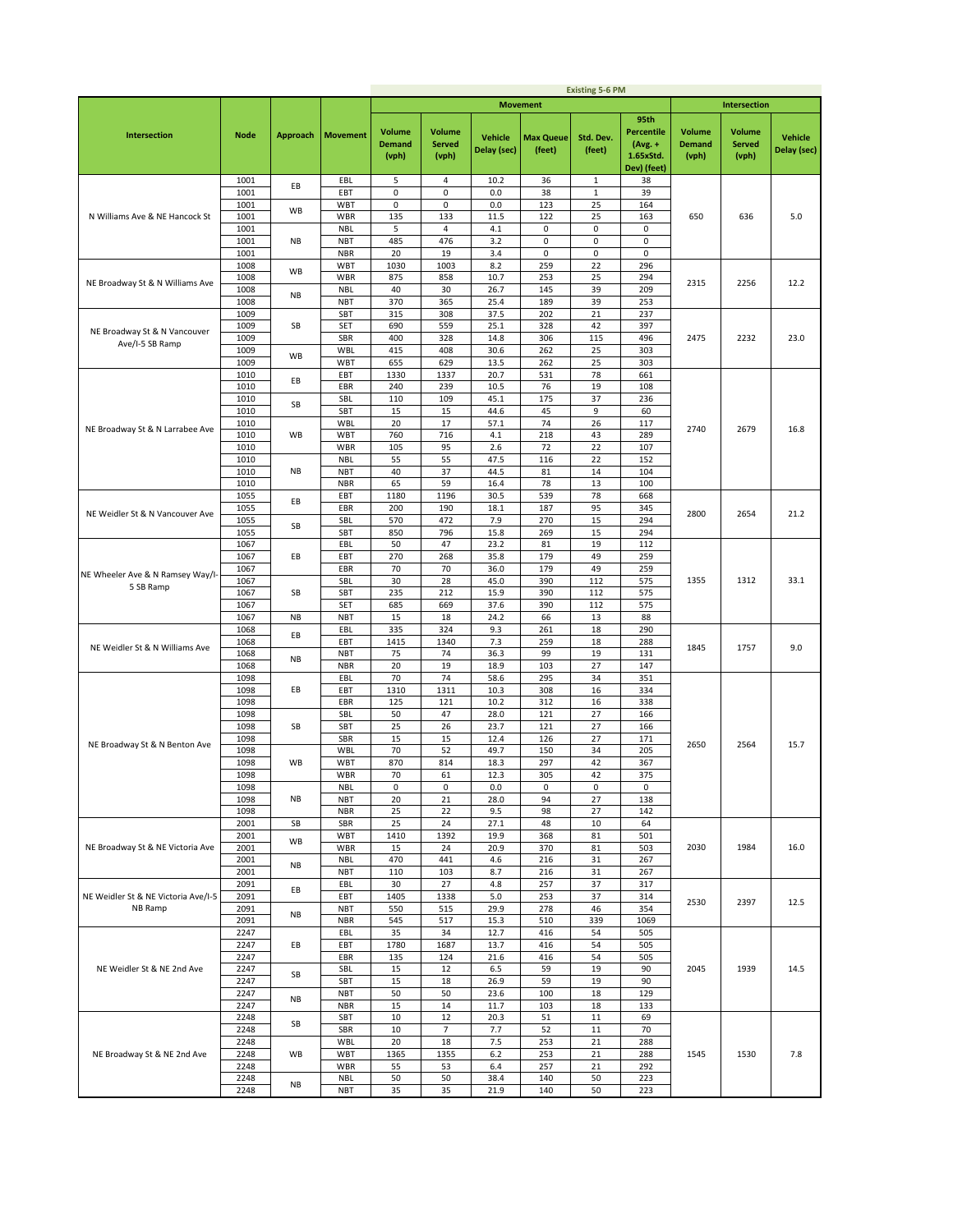|                                     |              |           |                          |                                         |                                         |                               |                     | <b>Future No-Build Alternative 7-8 AM</b> |                                                                    |                                         |                                         |                        |
|-------------------------------------|--------------|-----------|--------------------------|-----------------------------------------|-----------------------------------------|-------------------------------|---------------------|-------------------------------------------|--------------------------------------------------------------------|-----------------------------------------|-----------------------------------------|------------------------|
|                                     |              |           |                          |                                         |                                         |                               | <b>Movement</b>     |                                           |                                                                    |                                         | <b>Intersection</b>                     |                        |
| <b>Intersection</b>                 | <b>Node</b>  | Approach  | <b>Movement</b>          | <b>Volume</b><br><b>Demand</b><br>(vph) | <b>Volume</b><br><b>Served</b><br>(vph) | <b>Vehicle</b><br>Delay (sec) | Max Queue<br>(feet) | Std. Dev.<br>(feet)                       | 95th<br><b>Percentile</b><br>$(Avg. +$<br>1.65xStd.<br>Dev) (feet) | <b>Volume</b><br><b>Demand</b><br>(vph) | <b>Volume</b><br><b>Served</b><br>(vph) | Vehicle<br>Delay (sec) |
|                                     | 1001         | EВ        | EBL                      | 8                                       | 8                                       | 9.7                           | 57                  | 14                                        | 80                                                                 |                                         |                                         |                        |
|                                     | 1001         |           | EBT                      | 8                                       | 8                                       | 10.7                          | 58                  | 14                                        | 81                                                                 |                                         |                                         |                        |
|                                     | 1001         | WB        | <b>WBT</b>               | 0                                       | 0                                       | 0.0                           | 114                 | 14                                        | 137                                                                |                                         |                                         |                        |
| N Williams Ave & NE Hancock St      | 1001         |           | <b>WBR</b>               | 149                                     | 147                                     | 10.6                          | 115                 | 14                                        | 138                                                                | 560.25                                  | 572                                     | 4.4                    |
|                                     | 1001         |           | <b>NBL</b>               | 8                                       | 9                                       | 2.7                           | 0                   | 0                                         | 0                                                                  |                                         |                                         |                        |
|                                     | 1001         | NB        | <b>NBT</b>               | 378                                     | 392                                     | 1.9                           | 0                   | $\mathbf 0$                               | $\mathbf 0$                                                        |                                         |                                         |                        |
|                                     | 1001         |           | <b>NBR</b>               | 8                                       | 8                                       | 2.5                           | 0                   | 0                                         | $\mathbf 0$                                                        |                                         |                                         |                        |
|                                     | 1008         | WB        | <b>WBT</b>               | 1050                                    | 1051                                    | 8.5                           | 271                 | 22                                        | 308                                                                |                                         |                                         |                        |
| NE Broadway St & N Williams Ave     | 1008         |           | <b>WBR</b>               | 801                                     | 821                                     | 17.0                          | 270                 | 10                                        | 287                                                                | 2066.7                                  | 2098                                    | 13.6                   |
|                                     | 1008<br>1008 | NB        | <b>NBL</b><br><b>NBT</b> | 0<br>216                                | $\mathsf 0$<br>226                      | 0.0<br>24.9                   | 120<br>150          | 30<br>36                                  | 170<br>209                                                         |                                         |                                         |                        |
|                                     | 1009         |           | SBT                      | 212                                     | 205                                     | 32.2                          | 168                 | 27                                        | 212                                                                |                                         |                                         |                        |
|                                     | 1009         | SB        | <b>SET</b>               | 739                                     | 710                                     | 25.8                          | 358                 | 38                                        | 421                                                                |                                         |                                         |                        |
| NE Broadway St & N Vancouver        | 1009         |           | <b>SBR</b>               | 228                                     | 223                                     | 13.7                          | 227                 | 67                                        | 336                                                                | 2228.55                                 | 2185                                    | 20.4                   |
| Ave/I-5 SB Ramp                     | 1009         |           | <b>WBL</b>               | 427                                     | 417                                     | 22.3                          | 270                 | 27                                        | 315                                                                |                                         |                                         |                        |
|                                     | 1009         | <b>WB</b> | <b>WBT</b>               | 623                                     | 630                                     | 11.8                          | 270                 | 27                                        | 315                                                                |                                         |                                         |                        |
|                                     | 1010         |           | EBT                      | 801                                     | 500                                     | 9.7                           | 231                 | 69                                        | 344                                                                |                                         |                                         |                        |
|                                     | 1010         | EВ        | EBR                      | 4                                       | 184                                     | 25.0                          | 231                 | 80                                        | 363                                                                |                                         |                                         |                        |
|                                     | 1010         |           | SBL                      | 0                                       | $\mathbf 1$                             | 40.1                          | 18                  | 20                                        | 50                                                                 |                                         |                                         |                        |
|                                     | 1010         | SB        | SBT                      | 21                                      | 15                                      | 43.8                          | 63                  | 28                                        | 109                                                                |                                         |                                         |                        |
|                                     | 1010         |           | WBL                      | 4                                       | $\overline{2}$                          | 22.8                          | 22                  | 8                                         | 35                                                                 | 1784.5                                  | 1648                                    | 9.5                    |
| NE Broadway St & N Larrabee Ave     | 1010         | WB        | <b>WBT</b>               | 801                                     | 811                                     | 3.6                           | 250                 | 35                                        | 307                                                                |                                         |                                         |                        |
|                                     | 1010         |           | <b>WBR</b>               | 4                                       | 3                                       | 22.6                          | 33                  | 23                                        | 70                                                                 |                                         |                                         |                        |
|                                     | 1010         |           | <b>NBL</b>               | 58                                      | 48                                      | 31.0                          | 90                  | 22                                        | 127                                                                |                                         |                                         |                        |
|                                     | 1010         | NB        | <b>NBT</b>               | 17                                      | 19                                      | 27.8                          | 57                  | 15                                        | 82                                                                 |                                         |                                         |                        |
|                                     | 1010         |           | <b>NBR</b>               | 75                                      | 65                                      | 6.9                           | 63                  | 20                                        | 96                                                                 |                                         |                                         |                        |
|                                     | 1055         | EВ        | EBT                      | 270                                     | 284                                     | 18.4                          | 171                 | 31                                        | 223                                                                |                                         |                                         |                        |
| NE Weidler St & N Vancouver Ave     | 1055         |           | EBR                      | 216                                     | 214                                     | 8.9                           | 190                 | 57                                        | 284                                                                | 1863.35                                 | 1828                                    | 9.7                    |
|                                     | 1055         | SB        | SBL                      | 755                                     | 726                                     | 2.5                           | 235                 | 25                                        | 276                                                                |                                         |                                         |                        |
|                                     | 1055         |           | SBT                      | 623                                     | 604                                     | 14.4                          | 235                 | 25                                        | 276                                                                |                                         |                                         |                        |
|                                     | 1067         |           | EBL                      | 33                                      | 35                                      | 19.8                          | 71                  | 25                                        | 112                                                                |                                         |                                         |                        |
|                                     | 1067         | EВ        | EBT                      | 100                                     | 102                                     | 23.8                          | 88                  | 15                                        | 112                                                                |                                         |                                         |                        |
| NE Wheeler Ave & N Ramsey Way/I-    | 1067         |           | EBR                      | 50                                      | 45                                      | 21.1                          | 88                  | 15                                        | 112                                                                |                                         |                                         |                        |
| 5 SB Ramp                           | 1067<br>1067 |           | SBL<br>SBT               | 8<br>71                                 | 8<br>75                                 | 15.0<br>7.5                   | 249<br>249          | 24<br>24                                  | 289<br>289                                                         | 1037.5                                  | 1033                                    | 13.6                   |
|                                     | 1067         | SB        | <b>SET</b>               | 759                                     | 750                                     | 11.7                          | 249                 | 24                                        | 289                                                                |                                         |                                         |                        |
|                                     | 1067         | <b>NB</b> | <b>NBT</b>               | 17                                      | 18                                      | 25.0                          | 71                  | 13                                        | 92                                                                 |                                         |                                         |                        |
|                                     | 1068         |           | EBL                      | 166                                     | 172                                     | 2.2                           | 165                 | 51                                        | 249                                                                |                                         |                                         |                        |
|                                     | 1068         | EВ        | EBT                      | 859                                     | 837                                     | 2.4                           | 164                 | 51                                        | 247                                                                |                                         |                                         |                        |
| NE Weidler St & N Williams Ave      | 1068         |           | <b>NBT</b>               | 50                                      | 52                                      | 19.9                          | 60                  | 13                                        | 82                                                                 | 1083.15                                 | 1070                                    | 3.3                    |
|                                     | 1068         | NB        | <b>NBR</b>               | 8                                       | 9                                       | 11.7                          | 82                  | 17                                        | 111                                                                |                                         |                                         |                        |
|                                     | 1098         |           | EBL                      | 46                                      | 46                                      | 28.6                          | 167                 | 52                                        | 252                                                                |                                         |                                         |                        |
|                                     | 1098         | EВ        | EBT                      | 473                                     | 28                                      | 5.1                           | 12                  | 3                                         | 16                                                                 |                                         |                                         |                        |
|                                     | 1098         |           | EBR                      | 33                                      | 0                                       | 0.0                           | 0                   | 0                                         | 0                                                                  |                                         |                                         |                        |
|                                     | 1098         |           | SBL                      | 8                                       | 8                                       | 19.1                          | 67                  | 14                                        | 91                                                                 |                                         |                                         |                        |
|                                     | 1098         | SB        | SBT                      | 21                                      | 19                                      | 18.0                          | 67                  | 14                                        | 91                                                                 |                                         |                                         |                        |
| NE Broadway St & N Benton Ave       | 1098         |           | SBR                      | 8                                       | 8                                       | 9.5                           | 72                  | 14                                        | 96                                                                 | 1440.05                                 | 1665                                    | 12.0                   |
|                                     | 1098         |           | WBL                      | 4                                       | 3                                       | 26.3                          | 30                  | 17                                        | 59                                                                 |                                         |                                         |                        |
|                                     | 1098         | WB        | <b>WBT</b>               | 789                                     | 1491                                    | 22.3                          | 340                 | 48                                        | 420                                                                |                                         |                                         |                        |
|                                     | 1098         |           | <b>WBR</b>               | 33                                      | 38                                      | 16.9                          | 302                 | 43                                        | 373                                                                |                                         |                                         |                        |
|                                     | 1098         |           | <b>NRL</b>               | 12                                      | 11                                      | 18.3                          | 43                  | 12                                        | ьs                                                                 |                                         |                                         |                        |
|                                     | 1098         | ΝB        | <b>NBT</b>               | 8                                       | 10                                      | 16.6                          | 47                  | 12                                        | 66                                                                 |                                         |                                         |                        |
|                                     | 1098<br>2001 | SB        | NBR<br>SBR               | 4<br>21                                 | 3<br>20                                 | 6.3<br>25.0                   | 51<br>44            | 12<br>6                                   | 70<br>54                                                           |                                         |                                         |                        |
|                                     | 2001         |           | WBT                      | 1249                                    | 1238                                    | 25.8                          | 326                 | 107                                       | 503                                                                |                                         |                                         |                        |
| NE Broadway St & NE Victoria Ave    | 2001         | WB        | <b>WBR</b>               | 17                                      | 15                                      | 25.9                          | 328                 | 107                                       | 504                                                                | 1904.85                                 | 1929                                    | 19.1                   |
|                                     | 2001         |           | <b>NBL</b>               | 581                                     | 619                                     | 5.7                           | 206                 | 41                                        | 273                                                                |                                         |                                         |                        |
|                                     | 2001         | ΝB        | <b>NBT</b>               | 37                                      | 37                                      | 13.4                          | 206                 | 41                                        | 273                                                                |                                         |                                         |                        |
|                                     | 2091         |           | EBL                      | 12                                      | 11                                      | 1.4                           | 56                  | 27                                        | 101                                                                |                                         |                                         |                        |
| NE Weidler St & NE Victoria Ave/I-5 | 2091         | EВ        | EBT                      | 855                                     | 828                                     | 0.9                           | 55                  | 26                                        | 98                                                                 |                                         |                                         |                        |
| NB Ramp                             | 2091         |           | <b>NBT</b>               | 606                                     | 647                                     | 32.7                          | 288                 | 32                                        | 342                                                                | 2116.5                                  | 2160                                    | 14.4                   |
|                                     | 2091         | ΝB        | <b>NBR</b>               | 643                                     | 674                                     | 13.5                          | 369                 | 120                                       | 567                                                                |                                         |                                         |                        |
|                                     | 2247         |           | EBL                      | 125                                     | 104                                     | 9.0                           | 293                 | 76                                        | 418                                                                |                                         |                                         |                        |
|                                     | 2247         | EВ        | EBT                      | 1287                                    | 1313                                    | 7.5                           | 293                 | 76                                        | 418                                                                |                                         |                                         |                        |
|                                     | 2247         |           | EBR                      | 87                                      | 88                                      | 6.9                           | 293                 | 76                                        | 418                                                                |                                         |                                         |                        |
| NE Weidler St & NE 2nd Ave          | 2247         | SB        | SBL                      | 8                                       | 6                                       | 12.3                          | 46                  | 18                                        | 75                                                                 | 1572.85                                 | 1576                                    | 8.1                    |
|                                     | 2247         |           | SBT                      | 8                                       | 9                                       | 17.7                          | 46                  | 18                                        | 75                                                                 |                                         |                                         |                        |
|                                     | 2247         | ΝB        | <b>NBT</b>               | 46                                      | 46                                      | 22.6                          | 80                  | 16                                        | 107                                                                |                                         |                                         |                        |
|                                     | 2247         |           | <b>NBR</b>               | 12                                      | 10                                      | 11.4                          | 84                  | 16                                        | 111                                                                |                                         |                                         |                        |
|                                     | 2248         | SВ        | SBT                      | 4                                       | 6                                       | 22.5                          | 98                  | 27                                        | 142                                                                |                                         |                                         |                        |
|                                     | 2248         |           | SBR                      | 120                                     | 117                                     | 8.7                           | 99                  | 27                                        | 143                                                                |                                         |                                         |                        |
|                                     | 2248         |           | WBL                      | 12                                      | 9                                       | 6.9                           | 369                 | 48                                        | 449                                                                |                                         |                                         |                        |
| NE Broadway St & NE 2nd Ave         | 2248         | WB        | <b>WBT</b>               | 1079                                    | 1090                                    | 6.2                           | 369                 | 48                                        | 449                                                                | 1431.75                                 | 1412                                    | 8.8                    |
|                                     | 2248         |           | WBR                      | 46                                      | 40<br>46                                | 6.9                           | 372<br>178          | 48                                        | 451<br>240                                                         |                                         |                                         |                        |
|                                     | 2248<br>2248 | ΝB        | <b>NBL</b><br><b>NBT</b> | 66<br>104                               | 104                                     | 38.6<br>22.9                  | 178                 | 37<br>37                                  | 240                                                                |                                         |                                         |                        |
|                                     |              |           |                          |                                         |                                         |                               |                     |                                           |                                                                    |                                         |                                         |                        |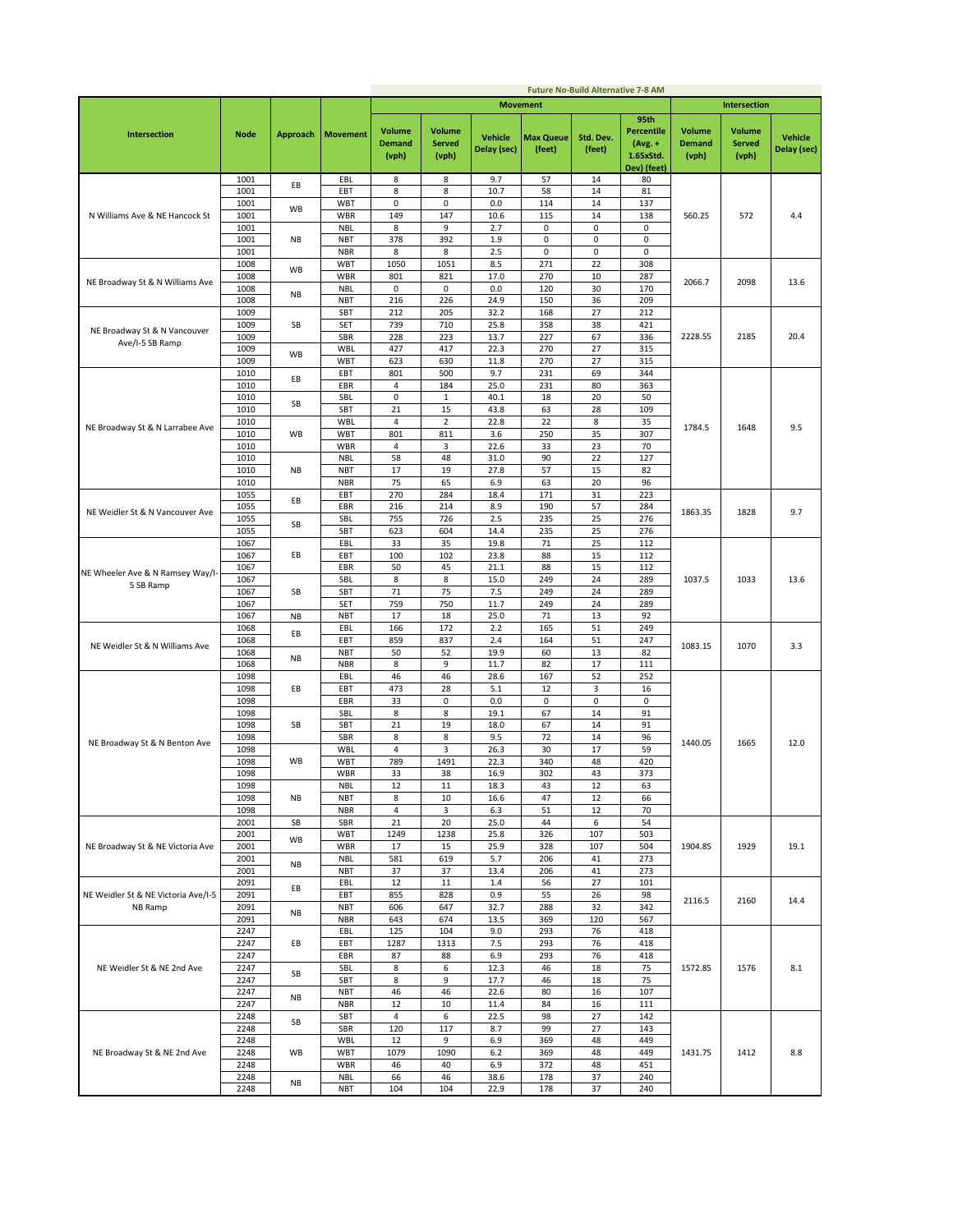|                                     |              |                 |                          |                                         |                                         |                               |                                       | <b>Future No-Build Alternative 8-9 AM</b> |                                                                    |                                         |                                         |                               |
|-------------------------------------|--------------|-----------------|--------------------------|-----------------------------------------|-----------------------------------------|-------------------------------|---------------------------------------|-------------------------------------------|--------------------------------------------------------------------|-----------------------------------------|-----------------------------------------|-------------------------------|
|                                     |              |                 |                          |                                         |                                         |                               | <b>Movement</b>                       |                                           |                                                                    |                                         | <b>Intersection</b>                     |                               |
| <b>Intersection</b>                 | <b>Node</b>  | <b>Approach</b> | <b>Movement</b>          | <b>Volume</b><br><b>Demand</b><br>(vph) | <b>Volume</b><br><b>Served</b><br>(vph) | <b>Vehicle</b><br>Delay (sec) | Average<br><b>MAX Queue</b><br>(feet) | Std. Dev.<br>(feet)                       | 95th<br><b>Percentile</b><br>$(Avg. +$<br>1.65xStd.<br>Dev) (feet) | <b>Volume</b><br><b>Demand</b><br>(vph) | <b>Volume</b><br><b>Served</b><br>(vph) | <b>Vehicle</b><br>Delay (sec) |
|                                     | 1001         | EВ              | EBL                      | 10                                      | 9                                       | 10.1                          | 62                                    | 12                                        | 81                                                                 |                                         |                                         |                               |
|                                     | 1001         |                 | EBT                      | 10                                      | 10                                      | 9.5                           | 63                                    | 12                                        | 83                                                                 |                                         |                                         |                               |
| N Williams Ave & NE Hancock St      | 1001<br>1001 | WB              | WBT<br>WBR               | 0<br>180                                | 0<br>180                                | 0.0<br>12.3                   | 143<br>141                            | 30<br>30                                  | 193<br>191                                                         | 675                                     | 611                                     |                               |
|                                     | 1001         |                 | <b>NBL</b>               | 10                                      | 9                                       | 1.4                           | 0                                     | $\pmb{0}$                                 | 0                                                                  |                                         |                                         | 5.2                           |
|                                     | 1001         | NB              | <b>NBT</b>               | 455                                     | 395                                     | 1.9                           | 0                                     | 0                                         | 0                                                                  |                                         |                                         |                               |
|                                     | 1001         |                 | <b>NBR</b>               | 10                                      | 8                                       | 2.8                           | 0                                     | 0                                         | $\mathsf 0$                                                        |                                         |                                         |                               |
|                                     | 1008         | <b>WB</b>       | WBT                      | 1265                                    | 1176                                    | 11.2                          | 287                                   | 12                                        | 306                                                                |                                         |                                         |                               |
| NE Broadway St & N Williams Ave     | 1008         |                 | WBR                      | 965                                     | 912                                     | 17.5                          | 274                                   | 9                                         | 289                                                                | 2490                                    | 2322                                    | 15.0                          |
|                                     | 1008<br>1008 | NB              | <b>NBL</b><br><b>NBT</b> | $\pmb{0}$<br>260                        | $\mathsf 0$<br>234                      | 0.0<br>24.9                   | 133<br>133                            | 45<br>45                                  | 208<br>208                                                         |                                         |                                         |                               |
|                                     | 1009         |                 | SBT                      | 255                                     | 244                                     | 33.2                          | 177                                   | 22                                        | 213                                                                |                                         |                                         |                               |
| NE Broadway St & N Vancouver        | 1009         | SB              | SET                      | 890                                     | 652                                     | 26.2                          | 372                                   | 72                                        | 491                                                                |                                         |                                         |                               |
| Ave/I-5 SB Ramp                     | 1009         |                 | SBR                      | 275                                     | 202                                     | 14.6                          | 219                                   | 43                                        | 290                                                                | 2685                                    | 2277                                    | 23.6                          |
|                                     | 1009<br>1009 | WB              | WBL<br>WBT               | 515<br>750                              | 487<br>692                              | 30.6<br>15.5                  | 277<br>277                            | 14<br>14                                  | 301                                                                |                                         |                                         |                               |
|                                     | 1010         |                 | EBT                      | 965                                     | 603                                     | 12.8                          | 357                                   | 91                                        | 301<br>507                                                         |                                         |                                         |                               |
|                                     | 1010         | EB              | EBR                      | 5                                       | 221                                     | 32.2                          | 346                                   | 106                                       | 520                                                                |                                         |                                         |                               |
|                                     | 1010         | SB              | SBL                      | 0                                       | $\overline{2}$                          | 45.2                          | 18                                    | 12                                        | 38                                                                 |                                         |                                         |                               |
|                                     | 1010         |                 | SBT                      | 25                                      | 18                                      | 42.5                          | 57                                    | 15                                        | 82                                                                 |                                         |                                         |                               |
| NE Broadway St & N Larrabee Ave     | 1010         |                 | WBL                      | 5                                       | $\overline{2}$                          | 17.5                          | 19                                    | 16                                        | 45                                                                 | 2150                                    | 1839                                    | 12.1                          |
|                                     | 1010<br>1010 | WB              | <b>WBT</b><br>WBR        | 965<br>5                                | 839<br>$\overline{2}$                   | 3.7<br>30.2                   | 246<br>23                             | 34<br>17                                  | 302<br>51                                                          |                                         |                                         |                               |
|                                     | 1010         |                 | <b>NBL</b>               | 70                                      | 58                                      | 34.3                          | 100                                   | 20                                        | 133                                                                |                                         |                                         |                               |
|                                     | 1010         | NB              | <b>NBT</b>               | 20                                      | 24                                      | 33.2                          | 65                                    | 27                                        | 110                                                                |                                         |                                         |                               |
|                                     | 1010         |                 | <b>NBR</b>               | 90                                      | 70                                      | 8.5                           | 69                                    | 19                                        | 101                                                                |                                         |                                         |                               |
|                                     | 1055         | EB              | EBT                      | 325                                     | 331                                     | 18.2                          | 211                                   | 64                                        | 316                                                                |                                         |                                         |                               |
| NE Weidler St & N Vancouver Ave     | 1055<br>1055 |                 | EBR<br>SBL               | 260<br>910                              | 258<br>677                              | 11.7<br>3.5                   | 248<br>271                            | 60<br>14                                  | 347<br>294                                                         | 2245                                    | 1962                                    | 12.2                          |
|                                     | 1055         | SB              | SBT                      | 750                                     | 696                                     | 18.1                          | 271                                   | 14                                        | 294                                                                |                                         |                                         |                               |
|                                     | 1067         |                 | EBL                      | 40                                      | 42                                      | 22.5                          | 70                                    | 14                                        | 94                                                                 |                                         |                                         |                               |
| NE Wheeler Ave & N Ramsey Way/I-    | 1067         | EВ              | EBT                      | 120                                     | 121                                     | 34.8                          | 133                                   | 42                                        | 202                                                                |                                         |                                         |                               |
|                                     | 1067         |                 | EBR                      | 60                                      | 56                                      | 34.3                          | 133                                   | 42                                        | 202                                                                |                                         |                                         |                               |
| 5 SB Ramp                           | 1067         |                 | SBL                      | 10                                      | 8                                       | 36.0                          | 432                                   | 99                                        | 595                                                                | 1250                                    | 1204                                    | 33.8                          |
|                                     | 1067<br>1067 | SB              | SBT<br>SET               | 85<br>915                               | 80<br>879                               | 12.1<br>36.2                  | 432<br>432                            | 99<br>99                                  | 595<br>595                                                         |                                         |                                         |                               |
|                                     | 1067         | <b>NB</b>       | <b>NBT</b>               | 20                                      | 18                                      | 29.7                          | 69                                    | 12                                        | 88                                                                 |                                         |                                         |                               |
|                                     | 1068         | EВ              | EBL                      | 200                                     | 179                                     | 2.3                           | 141                                   | 21                                        | 175                                                                |                                         |                                         |                               |
| NE Weidler St & N Williams Ave      | 1068         |                 | EBT                      | 1035                                    | 831                                     | 2.7                           | 139                                   | 21                                        | 174                                                                | 1305                                    | 1076                                    | 3.7                           |
|                                     | 1068         | NB              | <b>NBT</b>               | 60<br>10                                | 57<br>9                                 | 22.5<br>10.5                  | 57<br>92                              | 12<br>12                                  | 78<br>111                                                          |                                         |                                         |                               |
|                                     | 1068<br>1098 |                 | <b>NBR</b><br>EBL        | 55                                      | 55                                      | 27.8                          | 212                                   | 42                                        | 281                                                                |                                         |                                         |                               |
|                                     | 1098         | EВ              | EBT                      | 570                                     | 577                                     | 5.3                           | 252                                   | $\overline{7}$                            | 263                                                                |                                         |                                         |                               |
|                                     | 1098         |                 | EBR                      | 40                                      | 41                                      | 4.6                           | 255                                   | $\overline{7}$                            | 266                                                                |                                         |                                         |                               |
|                                     | 1098         |                 | SBL                      | 10                                      | 7                                       | 22.2                          | 76                                    | 11                                        | 94                                                                 |                                         |                                         |                               |
|                                     | 1098<br>1098 | SB              | SBT<br>SBR               | 25<br>10                                | 24<br>12                                | 18.4<br>9.1                   | 76<br>80                              | 11<br>11                                  | 94<br>99                                                           |                                         |                                         |                               |
| NE Broadway St & N Benton Ave       | 1098         |                 | WBL                      | 5                                       | $\overline{2}$                          | 21.1                          | 31                                    | 19                                        | 63                                                                 | 1735                                    | 1700                                    | 13.3                          |
|                                     | 1098         | <b>WB</b>       | WBT                      | 950                                     | 816                                     | 15.4                          | 329                                   | 44                                        | 403                                                                |                                         |                                         |                               |
|                                     | 1098         |                 | WBR                      | 40                                      | 36                                      | 18.4                          | 336                                   | 44                                        | 409                                                                |                                         |                                         |                               |
|                                     | 1098         |                 | NBL                      | 15                                      | 15                                      | 20.1                          | 51                                    | 15                                        | 76                                                                 |                                         |                                         |                               |
|                                     | 1098<br>1098 | NB              | NBT<br><b>NBR</b>        | 10<br>5                                 | 10<br>4                                 | 18.2<br>6.1                   | 53<br>58                              | 10<br>10                                  | 69<br>73                                                           |                                         |                                         |                               |
|                                     | 2001         | SB              | SBR                      | 25                                      | 24                                      | 35.3                          | 54                                    | 10                                        | 69                                                                 |                                         |                                         |                               |
|                                     | 2001         | WB              | <b>WBT</b>               | 1505                                    | 1475                                    | 32.8                          | 410                                   | 86                                        | 551                                                                |                                         |                                         |                               |
| NE Broadway St & NE Victoria Ave    | 2001         |                 | WBR                      | 20                                      | 22                                      | 31.7                          | 411                                   | 86                                        | 552                                                                | 2295                                    | 2143                                    | 26.0                          |
|                                     | 2001<br>2001 | <b>NB</b>       | <b>NBL</b><br><b>NBT</b> | 700<br>45                               | 587<br>35                               | 9.1<br>16.8                   | 239<br>239                            | 31<br>31                                  | 290<br>291                                                         |                                         |                                         |                               |
|                                     | 2091         |                 | EBL                      | 15                                      | $11\,$                                  | 1.4                           | 49                                    | 20                                        | 82                                                                 |                                         |                                         |                               |
| NE Weidler St & NE Victoria Ave/I-5 | 2091         | EВ              | EBT                      | 1030                                    | 835                                     | 0.8                           | 59                                    | 32                                        | 112                                                                |                                         | 2102                                    |                               |
| NB Ramp                             | 2091         | NB              | <b>NBT</b>               | 730                                     | 610                                     | 35.1                          | 349                                   | 149                                       | 594                                                                | 2550                                    |                                         | 14.4                          |
|                                     | 2091         |                 | <b>NBR</b>               | 775                                     | 646                                     | 12.6                          | 289                                   | 70                                        | 405                                                                |                                         |                                         |                               |
|                                     | 2247<br>2247 | EВ              | EBL<br>EBT               | 150<br>1550                             | 108<br>1288                             | 10.7<br>7.8                   | 310<br>310                            | 60<br>60                                  | 408<br>408                                                         |                                         |                                         |                               |
|                                     | 2247         |                 | EBR                      | 105                                     | 80                                      | 6.8                           | 310                                   | 60                                        | 408                                                                |                                         |                                         |                               |
| NE Weidler St & NE 2nd Ave          | 2247         |                 | SBL                      | 10                                      | 6                                       | 12.0                          | 54                                    | 17                                        | 82                                                                 | 1895                                    | 1561                                    | 8.7                           |
|                                     | 2247         | SB              | SBT                      | 10                                      | 12                                      | 22.6                          | 54                                    | 17                                        | 82                                                                 |                                         |                                         |                               |
|                                     | 2247         | <b>NB</b>       | <b>NBT</b>               | 55                                      | 57                                      | 24.1                          | 100                                   | 17                                        | 128                                                                |                                         |                                         |                               |
|                                     | 2247<br>2248 |                 | <b>NBR</b><br>SBT        | 15<br>5                                 | $10\,$<br>6                             | 12.6<br>20.3                  | 104<br>118                            | 17<br>21                                  | 132<br>153                                                         |                                         |                                         |                               |
|                                     | 2248         | SB              | SBR                      | 145                                     | 142                                     | 10.1                          | 119                                   | 21                                        | 154                                                                |                                         |                                         |                               |
|                                     | 2248         |                 | WBL                      | 15                                      | 13                                      | 10.3                          | 441                                   | 70                                        | 557                                                                |                                         |                                         |                               |
| NE Broadway St & NE 2nd Ave         | 2248         | WB              | <b>WBT</b>               | 1300                                    | 1299                                    | 7.4                           | 441                                   | 70                                        | 557                                                                | 1725                                    | 1675                                    | 9.7                           |
|                                     | 2248         |                 | WBR                      | 55                                      | 48                                      | 7.9                           | 444                                   | 70                                        | 560                                                                |                                         |                                         |                               |
|                                     | 2248<br>2248 | <b>NB</b>       | <b>NBL</b><br><b>NBT</b> | 80<br>125                               | 58<br>109                               | 38.7<br>21.7                  | 220<br>220                            | 51<br>51                                  | 305<br>305                                                         |                                         |                                         |                               |
|                                     |              |                 |                          |                                         |                                         |                               |                                       |                                           |                                                                    |                                         |                                         |                               |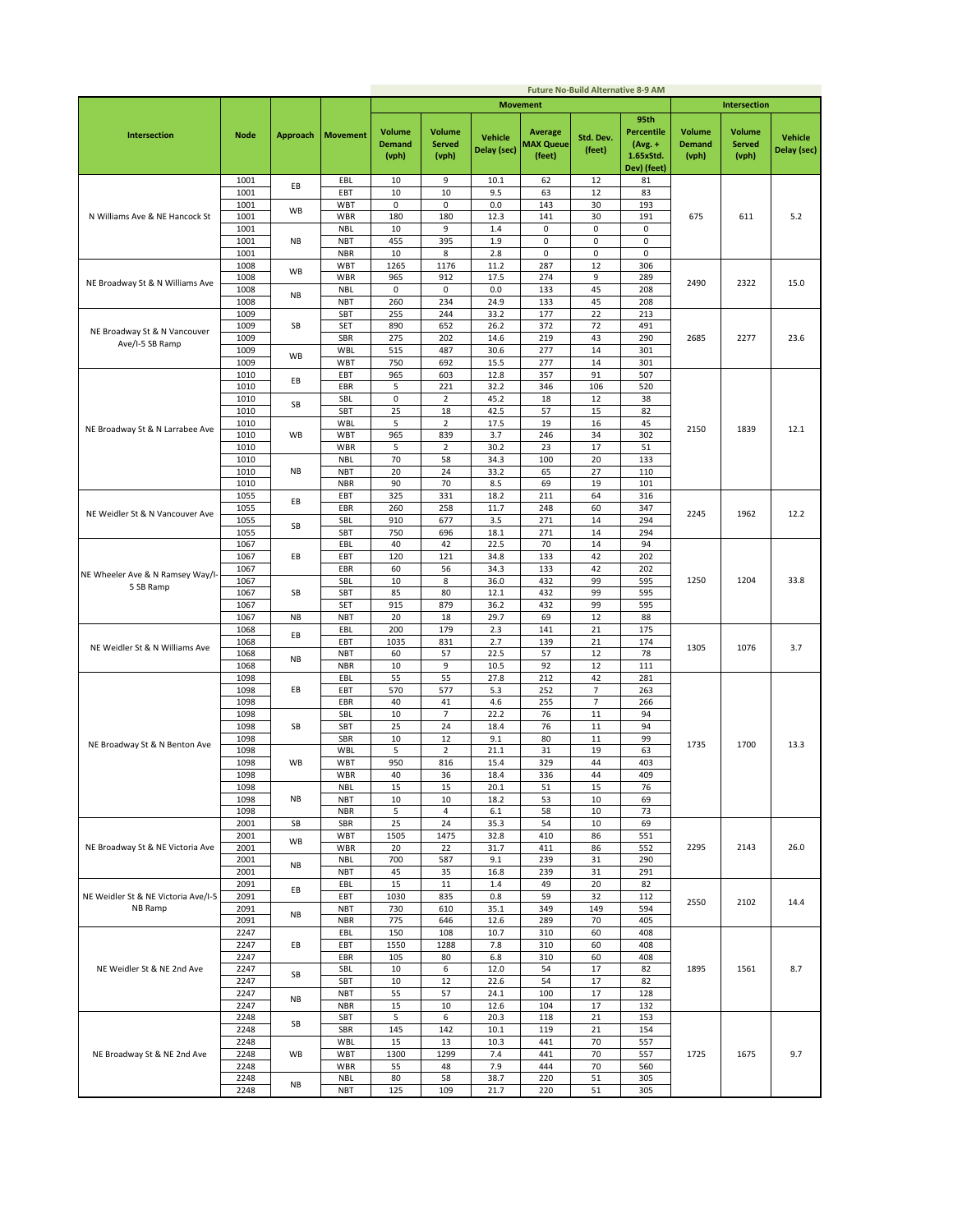|                                                 |              |                 |                          |                                         |                                         |                               |                            | <b>Future No-Build Alternative 4-5 PM</b> |                                                                    |                                         |                                         |                               |
|-------------------------------------------------|--------------|-----------------|--------------------------|-----------------------------------------|-----------------------------------------|-------------------------------|----------------------------|-------------------------------------------|--------------------------------------------------------------------|-----------------------------------------|-----------------------------------------|-------------------------------|
|                                                 |              |                 |                          |                                         |                                         |                               | <b>Movement</b>            |                                           |                                                                    |                                         | <b>Intersection</b>                     |                               |
| Intersection                                    | <b>Node</b>  | <b>Approach</b> | <b>Movement</b>          | <b>Volume</b><br><b>Demand</b><br>(vph) | <b>Volume</b><br><b>Served</b><br>(vph) | <b>Vehicle</b><br>Delay (sec) | <b>Max Queue</b><br>(feet) | Std. Dev.<br>(feet)                       | 95th<br><b>Percentile</b><br>$(Avg. +$<br>1.65xStd.<br>Dev) (feet) | <b>Volume</b><br><b>Demand</b><br>(vph) | <b>Volume</b><br><b>Served</b><br>(vph) | <b>Vehicle</b><br>Delay (sec) |
|                                                 | 1001         | EВ              | EBL                      | 5                                       | 4                                       | 11.9                          | 38                         | 2                                         | 42                                                                 |                                         |                                         |                               |
|                                                 | 1001         |                 | EBT                      | 0                                       | 0                                       | 0.0                           | 39                         | $\mathbf 2$                               | 43                                                                 |                                         |                                         |                               |
| N Williams Ave & NE Hancock St                  | 1001<br>1001 | WB              | <b>WBT</b><br>WBR        | 0<br>91                                 | 0<br>89                                 | 0.0<br>11.5                   | 93<br>92                   | 9<br>9                                    | 109<br>106                                                         | 720                                     | 693                                     |                               |
|                                                 | 1001         |                 | <b>NBL</b>               | 5                                       | 4                                       | 7.7                           | 0                          | $\pmb{0}$                                 | 0                                                                  |                                         |                                         | 4.4                           |
|                                                 | 1001         | NB              | <b>NBT</b>               | 595                                     | 573                                     | 3.2                           | 0                          | 0                                         | 0                                                                  |                                         |                                         |                               |
|                                                 | 1001         |                 | <b>NBR</b>               | 24                                      | 23                                      | 3.3                           | 0                          | 0                                         | $\pmb{0}$                                                          |                                         |                                         |                               |
|                                                 | 1008         | WB              | <b>WBT</b>               | 874                                     | 857                                     | 7.9                           | 259                        | 39                                        | 324                                                                |                                         |                                         |                               |
| NE Broadway St & N Williams Ave                 | 1008         |                 | <b>WBR</b>               | 816                                     | 795                                     | 14.5                          | 266                        | 13                                        | 287                                                                | 2227.2                                  | 2163                                    | 14.1                          |
|                                                 | 1008<br>1008 | NB              | <b>NBL</b><br><b>NBT</b> | 19<br>518                               | 20<br>491                               | 25.1<br>23.6                  | 185<br>241                 | 49<br>49                                  | 266<br>322                                                         |                                         |                                         |                               |
|                                                 | 1009         |                 | SBT                      | 341                                     | 326                                     | 220.8                         | 1047                       | 393                                       | 1696                                                               |                                         |                                         |                               |
|                                                 | 1009         | SB              | <b>SET</b>               | 989                                     | 834                                     | 32.7                          | 527                        | 137                                       | 754                                                                |                                         |                                         |                               |
| NE Broadway St & N Vancouver<br>Ave/I-5 SB Ramp | 1009         |                 | SBR                      | 302                                     | 244                                     | 13.3                          | 188                        | 38                                        | 251                                                                | 2524.8                                  | 2278                                    | 52.5                          |
|                                                 | 1009         | WB              | WBL                      | 389                                     | 381                                     | 27.9                          | 224                        | 39                                        | 289                                                                |                                         |                                         |                               |
|                                                 | 1009<br>1010 |                 | <b>WBT</b><br>EBT        | 504<br>1219                             | 493<br>1190                             | 13.1<br>86.3                  | 224<br>1837                | 39<br>16                                  | 289<br>1863                                                        |                                         |                                         |                               |
|                                                 | 1010         | ΕB              | EBR                      | 269                                     | 256                                     | 149.9                         | 1835                       | 16                                        | 1862                                                               |                                         |                                         |                               |
|                                                 | 1010         |                 | SBL                      | 0                                       | 0                                       | 0.0                           | 0                          | $\mathbf 0$                               | $\mathbf 0$                                                        |                                         |                                         |                               |
|                                                 | 1010         | SB              | SBT                      | 24                                      | 23                                      | 58.8                          | 70                         | 18                                        | 101                                                                |                                         |                                         |                               |
| NE Broadway St & N Larrabee Ave                 | 1010         |                 | WBL                      | 14                                      | 12                                      | 46.3                          | 64                         | 33                                        | 118                                                                | 2712                                    | 2637                                    | 62.0                          |
|                                                 | 1010<br>1010 | WB              | <b>WBT</b><br><b>WBR</b> | 792<br>19                               | 767<br>18                               | 3.7<br>38.3                   | 234<br>69                  | 35<br>48                                  | 292<br>147                                                         |                                         |                                         |                               |
|                                                 | 1010         |                 | <b>NBL</b>               | 115                                     | 120                                     | 46.8                          | 292                        | 64                                        | 398                                                                |                                         |                                         |                               |
|                                                 | 1010         | NB              | <b>NBT</b>               | 226                                     | 219                                     | 48.1                          | 415                        | 91                                        | 565                                                                |                                         |                                         |                               |
|                                                 | 1010         |                 | <b>NBR</b>               | 34                                      | 32                                      | 28.9                          | 68                         | 19                                        | 99                                                                 |                                         |                                         |                               |
|                                                 | 1055         | ΕB              | EBT                      | 720                                     | 691                                     | 30.6                          | 459                        | 95                                        | 616                                                                |                                         |                                         |                               |
| NE Weidler St & N Vancouver Ave                 | 1055         |                 | EBR                      | 240                                     | 230                                     | 15.0                          | 271                        | 108                                       | 448                                                                | 2678.4                                  | 2458                                    | 18.3                          |
|                                                 | 1055<br>1055 | SB              | SBL<br>SBT               | 1018<br>701                             | 871<br>666                              | 11.5<br>15.4                  | 273<br>272                 | 20<br>20                                  | 305<br>305                                                         |                                         |                                         |                               |
|                                                 | 1067         |                 | EBL                      | 96                                      | 91                                      | 24.3                          | 114                        | 16                                        | 141                                                                |                                         |                                         |                               |
| NE Wheeler Ave & N Ramsey Way/I-                | 1067         | EВ              | EBT                      | 230                                     | 234                                     | 29.7                          | 128                        | 17                                        | 155                                                                |                                         |                                         |                               |
|                                                 | 1067         |                 | EBR                      | 19                                      | 18                                      | 28.2                          | 128                        | 17                                        | 155                                                                |                                         |                                         |                               |
| 5 SB Ramp                                       | 1067         |                 | SBL                      | 5                                       | 4                                       | 27.2                          | 330                        | 120                                       | 527                                                                | 1296                                    | 1274                                    | 24.3                          |
|                                                 | 1067         | SB              | SBT<br><b>SET</b>        | 230<br>706                              | 228<br>681                              | 15.0<br>25.4                  | 330<br>330                 | 120<br>120                                | 527                                                                |                                         |                                         |                               |
|                                                 | 1067<br>1067 | <b>NB</b>       | <b>NBT</b>               | 10                                      | 18                                      | 24.1                          | 75                         | 12                                        | 527<br>95                                                          |                                         |                                         |                               |
|                                                 | 1068         |                 | EBL                      | 442                                     | 402                                     | 10.8                          | 296                        | 14                                        | 319                                                                |                                         |                                         |                               |
| NE Weidler St & N Williams Ave                  | 1068         | EВ              | EBT                      | 1296                                    | 1157                                    | 8.7                           | 294                        | 14                                        | 317                                                                | 1848                                    | 1673                                    | 10.6                          |
|                                                 | 1068         | NB              | <b>NBT</b>               | 96                                      | 103                                     | 30.9                          | 94                         | 20                                        | 127                                                                |                                         |                                         |                               |
|                                                 | 1068<br>1098 |                 | <b>NBR</b><br>EBL        | 14<br>91                                | 11<br>89                                | 18.4<br>62.4                  | 102<br>288                 | 55<br>29                                  | 193<br>335                                                         |                                         |                                         |                               |
|                                                 | 1098         | EВ              | EBT                      | 926                                     | 367                                     | 11.8                          | 93                         | 0                                         | 93                                                                 |                                         |                                         |                               |
|                                                 | 1098         |                 | EBR                      | 235                                     | 0                                       | 0.0                           | 0                          | 0                                         | $\mathbf 0$                                                        |                                         |                                         |                               |
|                                                 | 1098         |                 | SBL                      | 24                                      | 21                                      | 33.0                          | 123                        | 22                                        | 159                                                                |                                         |                                         |                               |
|                                                 | 1098         | SB              | SBT                      | 24                                      | 24                                      | 26.0                          | 123                        | 22                                        | 159                                                                |                                         |                                         |                               |
| NE Broadway St & N Benton Ave                   | 1098<br>1098 |                 | SBR<br>WBL               | 29<br>48                                | 31<br>42                                | 11.9<br>53.9                  | 128<br>131                 | 22<br>61                                  | 164<br>231                                                         | 2227.2                                  | 1458                                    | 20.9                          |
|                                                 | 1098         | <b>WB</b>       | WBT                      | 787                                     | 827                                     | 30.5                          | 337                        | 42                                        | 405                                                                |                                         |                                         |                               |
|                                                 | 1098         |                 | WBR                      | 19                                      | 16                                      | 19.7                          | 323                        | 39                                        | 387                                                                |                                         |                                         |                               |
|                                                 | 1098         |                 | NBL                      | 10                                      | 9                                       | 30.9                          | 36                         | 18                                        | 66                                                                 |                                         |                                         |                               |
|                                                 | 1098         | ΝB              | <b>NBT</b>               | 24<br>10                                | 26<br>6                                 | 27.5                          | 79<br>83                   | 9<br>9                                    | 94<br>99                                                           |                                         |                                         |                               |
|                                                 | 1098<br>2001 | SB              | <b>NBR</b><br>SBR        | 34                                      | 32                                      | 10.3<br>29.5                  | 66                         | 13                                        | 88                                                                 |                                         |                                         |                               |
|                                                 | 2001         |                 | <b>WBT</b>               | 1003                                    | 973                                     | 24.5                          | 245                        | 51                                        | 330                                                                |                                         |                                         |                               |
| NE Broadway St & NE Victoria Ave                | 2001         | WB              | <b>WBR</b>               | 14                                      | 17                                      | 22.8                          | 247                        | 51                                        | 331                                                                | 1848                                    | 1819                                    | 16.8                          |
|                                                 | 2001         | NB              | <b>NBL</b>               | 653                                     | 656                                     | 5.9                           | 237                        | 24                                        | 277                                                                |                                         |                                         |                               |
|                                                 | 2001<br>2091 |                 | <b>NBT</b><br>EBL        | 144<br>34                               | 141<br>29                               | 10.6<br>6.2                   | 238<br>269                 | 24<br>28                                  | 277<br>316                                                         |                                         |                                         |                               |
| NE Weidler St & NE Victoria Ave/I-5             | 2091         | EВ              | EBT                      | 1277                                    | 1133                                    | 7.0                           | 266                        | 28                                        | 313                                                                |                                         |                                         |                               |
| NB Ramp                                         | 2091         |                 | <b>NBT</b>               | 763                                     | 772                                     | 38.4                          | 440                        | 106                                       | 614                                                                | 2630.4                                  | 2494                                    | 18.8                          |
|                                                 | 2091         | ΝB              | <b>NBR</b>               | 557                                     | 560                                     | 16.2                          | 772                        | 680                                       | 1893                                                               |                                         |                                         |                               |
|                                                 | 2247         |                 | EBL                      | 192                                     | 170                                     | 17.9                          | 484                        | 42                                        | 554                                                                |                                         |                                         |                               |
|                                                 | 2247<br>2247 | EВ              | EBT<br>EBR               | 1440<br>202                             | 1351<br>186                             | 17.2<br>18.3                  | 484<br>484                 | 42<br>42                                  | 554<br>554                                                         |                                         |                                         |                               |
| NE Weidler St & NE 2nd Ave                      | 2247         |                 | SBL                      | 14                                      | 13                                      | 5.5                           | 65                         | 16                                        | 91                                                                 | 1896                                    | 1768                                    | 17.4                          |
|                                                 | 2247         | SB              | SBT                      | 14                                      | 16                                      | 31.6                          | 65                         | 16                                        | 91                                                                 |                                         |                                         |                               |
|                                                 | 2247         | <b>NB</b>       | <b>NBT</b>               | 19                                      | 19                                      | 18.9                          | 60                         | 17                                        | 88                                                                 |                                         |                                         |                               |
|                                                 | 2247         |                 | <b>NBR</b>               | 14                                      | 13                                      | 8.7                           | 63                         | 17                                        | 91                                                                 |                                         |                                         |                               |
|                                                 | 2248<br>2248 | SB              | SBT<br>SBR               | 10<br>67                                | 13<br>63                                | 18.7<br>7.3                   | 75<br>76                   | 18<br>18                                  | 104<br>105                                                         |                                         |                                         |                               |
|                                                 | 2248         |                 | <b>WBL</b>               | 19                                      | 17                                      | 13.1                          | 352                        | 52                                        | 437                                                                |                                         |                                         |                               |
| NE Broadway St & NE 2nd Ave                     | 2248         | WB              | <b>WBT</b>               | 926                                     | 910                                     | 10.4                          | 352                        | 52                                        | 437                                                                | 1286.4                                  | 1245                                    | 11.5                          |
|                                                 | 2248         |                 | WBR                      | 53                                      | 55                                      | 10.7                          | 354                        | 52                                        | 440                                                                |                                         |                                         |                               |
|                                                 | 2248         | <b>NB</b>       | <b>NBL</b>               | 24                                      | 19                                      | 29.6                          | 230                        | 32                                        | 283                                                                |                                         |                                         |                               |
|                                                 | 2248         |                 | <b>NBT</b>               | 187                                     | 168                                     | 16.7                          | 230                        | 32                                        | 283                                                                |                                         |                                         |                               |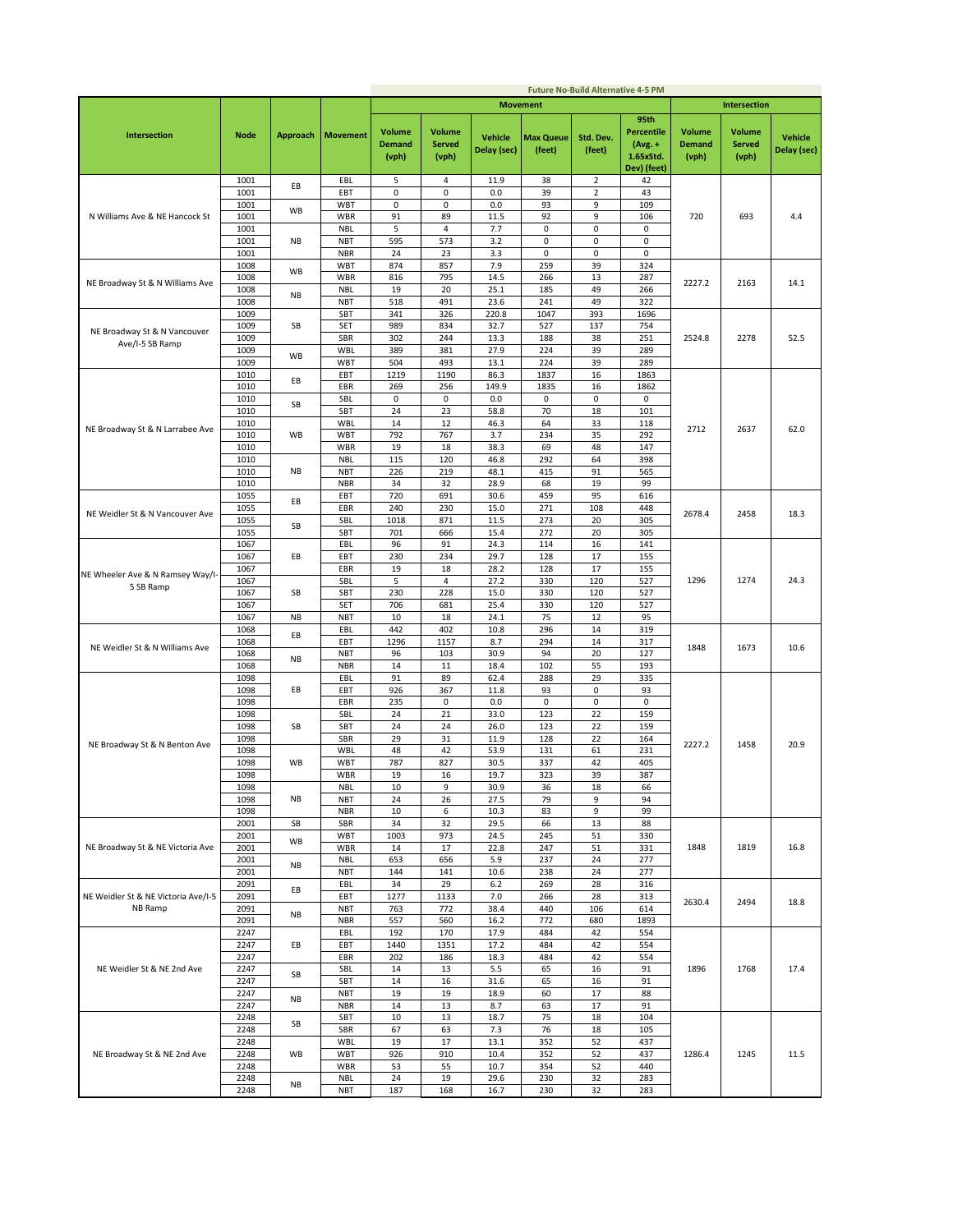|                                     |             |           |                 |                                         |                                         |                               |                            | <b>Future No-Build Alternative 5-6 PM</b> |                                                                    |                                         |                                         |                               |
|-------------------------------------|-------------|-----------|-----------------|-----------------------------------------|-----------------------------------------|-------------------------------|----------------------------|-------------------------------------------|--------------------------------------------------------------------|-----------------------------------------|-----------------------------------------|-------------------------------|
|                                     |             |           |                 |                                         |                                         |                               | <b>Movement</b>            |                                           |                                                                    |                                         | Intersection                            |                               |
| Intersection                        | <b>Node</b> | Approach  | <b>Movement</b> | <b>Volume</b><br><b>Demand</b><br>(vph) | <b>Volume</b><br><b>Served</b><br>(vph) | <b>Vehicle</b><br>Delay (sec) | <b>Max Queue</b><br>(feet) | Std. Dev.<br>(feet)                       | 95th<br><b>Percentile</b><br>$(Avg. +$<br>1.65xStd.<br>Dev) (feet) | <b>Volume</b><br><b>Demand</b><br>(vph) | <b>Volume</b><br><b>Served</b><br>(vph) | <b>Vehicle</b><br>Delay (sec) |
|                                     | 1001        | EВ        | EBL             | 5                                       | 4                                       | 13.2                          | 36                         | $\mathbf{1}$                              | 38                                                                 |                                         |                                         |                               |
|                                     | 1001        |           | EBT             | $\mathbf 0$                             | $\pmb{0}$                               | 0.0                           | 38                         | $\,1\,$                                   | 39                                                                 |                                         |                                         |                               |
|                                     | 1001        |           | WBT             | 0                                       | $\mathsf 0$                             | 0.0                           | 105                        | 9                                         | 120                                                                |                                         |                                         |                               |
| N Williams Ave & NE Hancock St      | 1001        | WB        | WBR             | 95                                      | 93                                      | 12.7                          | 103                        | 9                                         | 118                                                                | 750                                     | 719                                     | 4.3                           |
|                                     | 1001        |           | <b>NBL</b>      | 5                                       | 3                                       | 4.6                           | 0                          | 0                                         | 0                                                                  |                                         |                                         |                               |
|                                     | 1001        | NB        | <b>NBT</b>      | 620                                     | 598                                     | 3.0                           | 0                          | 0                                         | 0                                                                  |                                         |                                         |                               |
|                                     | 1001        |           | <b>NBR</b>      | 25                                      | 21                                      | 2.9                           | $\pmb{0}$                  | $\mathsf 0$                               | 0                                                                  |                                         |                                         |                               |
|                                     | 1008        |           | <b>WBT</b>      | 910                                     | 895                                     | 8.5                           | 264                        | 11                                        | 282                                                                |                                         |                                         |                               |
|                                     | 1008        | WB        | <b>WBR</b>      | 850                                     | 826                                     | 15.5                          | 268                        | 12                                        | 288                                                                |                                         |                                         |                               |
| NE Broadway St & N Williams Ave     | 1008        |           | <b>NBL</b>      | 20                                      | 19                                      | 18.7                          | 211                        | 36                                        | 271                                                                | 2320                                    | 2251                                    | 14.9                          |
|                                     | 1008        | <b>NB</b> | <b>NBT</b>      | 540                                     | 511                                     | 25.2                          | 250                        | 41                                        | 317                                                                |                                         |                                         |                               |
|                                     | 1009        |           | SBT             | 355                                     | 324                                     | 321.8                         | 1465                       | 351                                       | 2044                                                               |                                         |                                         |                               |
|                                     | 1009        | SВ        | <b>SET</b>      | 1030                                    | 842                                     | 35.4                          | 619                        | 163                                       | 888                                                                |                                         |                                         |                               |
| NE Broadway St & N Vancouver        | 1009        |           | SBR             | 315                                     | 244                                     | 14.1                          | 219                        | 47                                        | 296                                                                | 2630                                    | 2329                                    | 67.3                          |
| Ave/I-5 SB Ramp                     | 1009        |           | <b>WBL</b>      | 405                                     | 407                                     | 29.9                          | 257                        | 28                                        | 303                                                                |                                         |                                         |                               |
|                                     | 1009        | WB        | <b>WBT</b>      | 525                                     | 512                                     | 13.9                          | 257                        | 28                                        | 303                                                                |                                         |                                         |                               |
|                                     | 1010        |           | EBT             | 1270                                    | 1182                                    | 97.8                          | 1850                       | $\overline{7}$                            | 1862                                                               |                                         |                                         |                               |
|                                     | 1010        | EВ        | EBR             | 280                                     | 243                                     | 157.4                         | 1848                       | 8                                         | 1861                                                               |                                         |                                         |                               |
|                                     | 1010        |           | SBL             | 0                                       | $\pmb{0}$                               | 0.0                           | 0                          | 0                                         | 0                                                                  |                                         |                                         |                               |
|                                     | 1010        | SB        | SBT             | 25                                      | 26                                      | 62.0                          | 86                         | 19                                        | 117                                                                |                                         |                                         |                               |
|                                     | 1010        |           | WBL             | 15                                      | 12                                      | 38.8                          | 50                         | 16                                        | 76                                                                 |                                         |                                         | 67.7                          |
| NE Broadway St & N Larrabee Ave     | 1010        | WB        | <b>WBT</b>      | 825                                     | 767                                     | 4.1                           | 243                        | 44                                        | 315                                                                | 2825                                    | 2632                                    |                               |
|                                     | 1010        |           | <b>WBR</b>      | 20                                      | 18                                      | 36.6                          | 61                         | 24                                        | 100                                                                |                                         |                                         |                               |
|                                     | 1010        |           | <b>NBL</b>      | 120                                     | 120                                     | 51.5                          | 335                        | 113                                       | 522                                                                |                                         |                                         |                               |
|                                     | 1010        | NB        | <b>NBT</b>      | 235                                     | 232                                     | 49.7                          | 443                        | 76                                        | 568                                                                |                                         |                                         |                               |
|                                     | 1010        |           | <b>NBR</b>      | 35                                      | 32                                      | 28.7                          | 66                         | 14                                        | 90                                                                 |                                         |                                         |                               |
|                                     | 1055        |           | EBT             | 750                                     | 717                                     | 31.8                          | 477                        | 104                                       | 648                                                                |                                         |                                         |                               |
|                                     | 1055        | EВ        | EBR             | 250                                     | 222                                     | 13.1                          | 242                        | 105                                       | 415                                                                |                                         |                                         |                               |
| NE Weidler St & N Vancouver Ave     | 1055        |           | SBL             | 1060                                    | 887                                     | 12.8                          | 287                        | 25                                        | 328                                                                | 2790                                    | 2503                                    | 18.9                          |
|                                     | 1055        | SB        | SBT             | 730                                     | 677                                     | 15.3                          | 287                        | 25                                        | 328                                                                |                                         |                                         |                               |
|                                     | 1067        |           | EBL             | 100                                     | 99                                      | 24.2                          | 136                        | 28                                        | 182                                                                |                                         |                                         |                               |
|                                     | 1067        | EВ        | EBT             | 240                                     | 241                                     | 30.0                          | 131                        | 26                                        | 174                                                                |                                         |                                         |                               |
|                                     | 1067        |           | EBR             | 20                                      | 19                                      | 24.5                          | 131                        | 26                                        | 174                                                                |                                         |                                         |                               |
| NE Wheeler Ave & N Ramsey Way/I-    | 1067        |           | SBL             | 5                                       | 4                                       | 28.0                          | 307                        | 114                                       | 495                                                                | 1350                                    | 1289                                    | 23.5                          |
| 5 SB Ramp                           | 1067        | SB        | SBT             | 240                                     | 218                                     | 15.0                          | 307                        | 114                                       | 495                                                                |                                         |                                         |                               |
|                                     | 1067        |           | SET             | 735                                     | 690                                     | 23.7                          | 307                        | 114                                       | 495                                                                |                                         |                                         |                               |
|                                     | 1067        | <b>NB</b> | <b>NBT</b>      | 10                                      | 18                                      | 24.5                          | 61                         | 14                                        | 85                                                                 |                                         |                                         |                               |
|                                     | 1068        |           | EBL             | 460                                     | 424                                     | 11.0                          | 285                        | 17                                        | 313                                                                |                                         |                                         |                               |
|                                     | 1068        | EВ        | EBT             | 1350                                    | 1175                                    | 9.0                           | 283                        | 17                                        | 312                                                                |                                         |                                         |                               |
| NE Weidler St & N Williams Ave      | 1068        |           | <b>NBT</b>      | 100                                     | 108                                     | 31.1                          | 85                         | 15                                        | 110                                                                | 1925                                    | 1720                                    | 10.9                          |
|                                     | 1068        | NB        | <b>NBR</b>      | 15                                      | 13                                      | 18.8                          | 108                        | 39                                        | 172                                                                |                                         |                                         |                               |
|                                     | 1098        |           | EBL             | 95                                      | 92                                      | 66.3                          | 302                        | 21                                        | 336                                                                |                                         |                                         |                               |
|                                     | 1098        | EВ        | EBT             | 965                                     | 900                                     | 9.8                           | 303                        | 17                                        | 332                                                                |                                         |                                         |                               |
|                                     | 1098        |           | EBR             | 245                                     | 223                                     | 11.9                          | 307                        | 17                                        | 335                                                                |                                         |                                         |                               |
|                                     | 1098        |           | SBL             | 25                                      | 24                                      | 30.2                          | 114                        | 13                                        | 135                                                                |                                         |                                         |                               |
|                                     | 1098        | SB        | SBT             | 25                                      | 25                                      | 26.2                          | 114                        | 13                                        | 135                                                                |                                         |                                         |                               |
|                                     | 1098        |           | SBR             | 30                                      | 31                                      | 12.7                          | 119                        | 13                                        | 139                                                                |                                         |                                         |                               |
| NE Broadway St & N Benton Ave       | 1098        |           | <b>WBL</b>      | 50                                      | 47                                      | 52.0                          | 114                        | 29                                        | 161                                                                | 2320                                    | 1473                                    | 21.5                          |
|                                     | 1098        | WB        | <b>WBT</b>      | 820                                     | 758                                     | 19.3                          | 315                        | 43                                        | 387                                                                |                                         |                                         |                               |
|                                     | 1098        |           | <b>WBR</b>      | 20                                      | 15                                      | 20.8                          | 322                        | 43                                        | 393                                                                |                                         |                                         |                               |
|                                     | 1098        |           | <b>NBL</b>      | 10                                      | 8                                       | 35.2                          | 27                         | 6                                         | 37                                                                 |                                         |                                         |                               |
|                                     | 1098        | NB        | <b>NBT</b>      | 25                                      | 29                                      | 28.1                          | 79                         | 23                                        | 117                                                                |                                         |                                         |                               |
|                                     | 1098        |           | <b>NBR</b>      | 10                                      | $\overline{7}$                          | 7.6                           | 83                         | 23                                        | 122                                                                |                                         |                                         |                               |
|                                     | 2001        | SB        | SBR             | 35                                      | 33                                      | 34.8                          | 75                         | 21                                        | 110                                                                |                                         |                                         |                               |
|                                     | 2001        | WB        | <b>WBT</b>      | 1045                                    | 1032                                    | 27.0                          | 256                        | 47                                        | 334                                                                |                                         |                                         |                               |
| NE Broadway St & NE Victoria Ave    | 2001        |           | <b>WBR</b>      | 15                                      | 17                                      | 24.6                          | 257                        | 47                                        | 335                                                                | 1925                                    | 1871                                    | 18.7                          |
|                                     | 2001        | ΝB        | <b>NBL</b>      | 680                                     | 651                                     | 6.4                           | 244                        | 27                                        | 290                                                                |                                         |                                         |                               |
|                                     | 2001        |           | <b>NBT</b>      | 150                                     | 138                                     | 10.4                          | 245                        | 27                                        | 290                                                                |                                         |                                         |                               |
|                                     | 2091        | EВ        | EBL             | 35                                      | 26                                      | 5.8                           | 277                        | 32                                        | 330                                                                |                                         |                                         |                               |
| NE Weidler St & NE Victoria Ave/I-5 | 2091        |           | EBT             | 1330                                    | 1162                                    | 6.9                           | 274                        | 32                                        | 327                                                                | 2740                                    | 2510                                    | 19.7                          |
| NB Ramp                             | 2091        | ΝB        | <b>NBT</b>      | 795                                     | 756                                     | 40.1                          | 514                        | 348                                       | 1087                                                               |                                         |                                         |                               |
|                                     | 2091        |           | <b>NBR</b>      | 580                                     | 566                                     | 19.5                          | 658                        | 302                                       | 1157                                                               |                                         |                                         |                               |
|                                     | 2247        |           | EBL             | 200                                     | 177                                     | 18.0                          | 478                        | 54                                        | 566                                                                |                                         |                                         |                               |
|                                     | 2247        | EB        | EBT             | 1500                                    | 1362                                    | 17.3                          | 478                        | 54                                        | 566                                                                |                                         |                                         |                               |
|                                     | 2247        |           | EBR             | 210                                     | 183                                     | 18.9                          | 478                        | 54                                        | 566                                                                |                                         |                                         |                               |
| NE Weidler St & NE 2nd Ave          | 2247        | SВ        | SBL             | 15                                      | 12                                      | 5.1                           | 62                         | 17                                        | 91                                                                 | 1975                                    | 1784                                    | 17.6                          |
|                                     | 2247        |           | SBT             | 15                                      | 17                                      | 31.2                          | 62                         | 17                                        | 91                                                                 |                                         |                                         |                               |
|                                     | 2247        | NB        | <b>NBT</b>      | 20                                      | 19                                      | 21.4                          | 54                         | 10                                        | 71                                                                 |                                         |                                         |                               |
|                                     | 2247        |           | <b>NBR</b>      | 15                                      | 14                                      | 9.2                           | 58                         | 10                                        | 74                                                                 |                                         |                                         |                               |
|                                     | 2248        | SB        | SBT             | 10                                      | 12                                      | 21.4                          | 79                         | 21                                        | 114                                                                |                                         |                                         |                               |
|                                     | 2248        |           | SBR             | 70                                      | 69                                      | 7.6                           | 90                         | 25                                        | 132                                                                |                                         |                                         |                               |
|                                     | 2248        |           | WBL             | 20                                      | 17                                      | 13.8                          | 373                        | 38                                        | 435                                                                |                                         |                                         |                               |
| NE Broadway St & NE 2nd Ave         | 2248        | WB        | <b>WBT</b>      | 965                                     | 960                                     | 11.0                          | 373                        | 38                                        | 435                                                                | 1340                                    | 1312                                    | 12.0                          |
|                                     | 2248        |           | <b>WBR</b>      | 55                                      | 56                                      | 10.6                          | 376                        | 38                                        | 438                                                                |                                         |                                         |                               |
|                                     | 2248        |           | <b>NBL</b>      | 25                                      | 19                                      | 30.1                          | 212                        | 38                                        | 275                                                                |                                         |                                         |                               |
|                                     | 2248        | ΝB        | <b>NBT</b>      | 195                                     | 179                                     | 16.6                          | 212                        | 38                                        | 275                                                                |                                         |                                         |                               |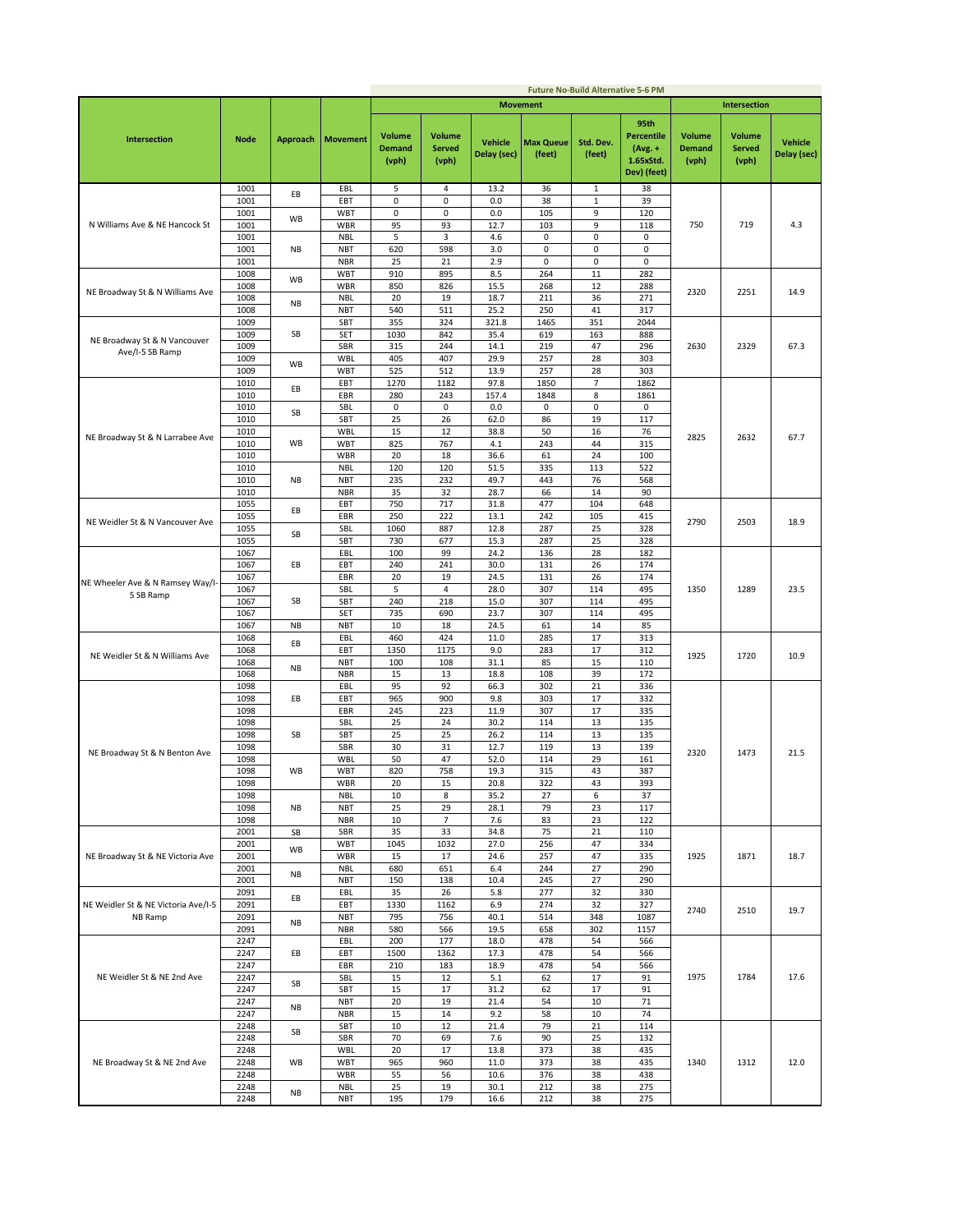|                                     |              |           |                          |                                         |                                         |                               |                            | <b>Future Build Alternative 7-8 AM</b> |                                                             |                               |                                         |                               |
|-------------------------------------|--------------|-----------|--------------------------|-----------------------------------------|-----------------------------------------|-------------------------------|----------------------------|----------------------------------------|-------------------------------------------------------------|-------------------------------|-----------------------------------------|-------------------------------|
|                                     |              |           |                          |                                         |                                         |                               | <b>Movement</b>            |                                        |                                                             |                               | Intersection                            |                               |
| <b>Intersection</b>                 | <b>Node</b>  | Approach  | <b>Movement</b>          | <b>Volume</b><br><b>Demand</b><br>(vph) | <b>Volume</b><br><b>Served</b><br>(vph) | <b>Vehicle</b><br>Delay (sec) | <b>Max Queue</b><br>(feet) | Std. Dev.<br>(feet)                    | 95th<br>Percentile<br>$(Avg. +$<br>1.65xStd.<br>Dev) (feet) | <b>Volume</b><br>Demand (vph) | <b>Volume</b><br><b>Served</b><br>(vph) | <b>Vehicle</b><br>Delay (sec) |
|                                     | 1001         | EВ        | EBL                      | 166                                     | 162                                     | 9.2                           | 105                        | 12                                     | 124                                                         |                               |                                         |                               |
|                                     | 1001         |           | EBT                      | 8<br>125                                | 8                                       | 9.7                           | 105                        | 12                                     | 124                                                         |                               |                                         |                               |
| N Williams Ave & NE Hancock St      | 1001<br>1001 | <b>WB</b> | WBT<br>WBR               | 104                                     | 123<br>105                              | 9.8<br>10.9                   | 135<br>154                 | 27<br>27                               | 180<br>198                                                  | 743                           | 732                                     | 9.8                           |
|                                     | 1001         |           | <b>NBL</b>               | 8                                       | 9                                       | 12.3                          | 274                        | 79                                     | 404                                                         |                               |                                         |                               |
|                                     | 1001         | NB        | <b>NBT</b>               | 324                                     | 318                                     | 9.6                           | 274                        | 79                                     | 404                                                         |                               |                                         |                               |
|                                     | 1001<br>1008 |           | <b>NBR</b><br><b>WBL</b> | 8<br>361                                | $\overline{7}$<br>92                    | 7.0<br>29.6                   | 261<br>148                 | 79<br>16                               | 392<br>174                                                  |                               |                                         |                               |
|                                     | 1008         | <b>WB</b> | <b>WBT</b>               | 925                                     | 818                                     | 10.7                          | 289                        | 19                                     | 319                                                         |                               |                                         |                               |
| NE Broadway St & N Williams Ave     | 1008         |           | WBR                      | 772                                     | 768                                     | 13.3                          | 284                        | 21                                     | 318                                                         | 2224                          | 1936                                    | 14.2                          |
|                                     | 1008         | <b>NB</b> | <b>NBL</b>               | 8                                       | 8                                       | 28.1                          | 148                        | 16                                     | 174                                                         |                               |                                         |                               |
|                                     | 1008<br>1009 |           | <b>NBT</b><br>SBT        | 158<br>249                              | 258<br>237                              | 44.4<br>53.7                  | 295<br>318                 | 32<br>59                               | 348<br>414                                                  |                               |                                         |                               |
| NE Broadway St & N Vancouver        | 1009         | SB        | SET                      | 647                                     | 627                                     | 24.4                          | 291                        | 22                                     | 328                                                         |                               |                                         |                               |
| Ave/I-5 SB Ramp                     | 1009         |           | SBR                      | 178                                     | 173                                     | 13.0                          | 183                        | 42                                     | 253                                                         | 2009                          | 1861                                    | 20.0                          |
|                                     | 1009<br>1009 | <b>WB</b> | <b>WBL</b><br><b>WBT</b> | 120<br>813                              | 125<br>699                              | 5.5<br>8.9                    | 257<br>257                 | 26<br>26                               | 300<br>300                                                  |                               |                                         |                               |
|                                     | 1010         |           | EBT                      | 461                                     | 471                                     | 10.2                          | 213                        | 85                                     | 353                                                         |                               |                                         |                               |
|                                     | 1010         | EВ        | EBR                      | 203                                     | 201                                     | 29.0                          | 264                        | 80                                     | 396                                                         |                               |                                         |                               |
|                                     | 1010<br>1010 | SB        | SBL<br>SBT               | 0<br>25                                 | 33<br>23                                | 39.6<br>39.2                  | 69<br>59                   | 15<br>9                                | 94<br>73                                                    |                               |                                         |                               |
|                                     | 1010         |           | <b>WBL</b>               | $\overline{4}$                          | $\mathbf{1}$                            | 22.0                          | 11                         | 12                                     | 32                                                          |                               |                                         |                               |
| NE Broadway St & N Larrabee Ave     | 1010         | <b>WB</b> | <b>WBT</b>               | 851                                     | 806                                     | 5.0                           | 261                        | 12                                     | 281                                                         | 1772                          | 2158                                    | 14.5                          |
|                                     | 1010         |           | WBR                      | 25                                      | 8                                       | 19.5                          | 40                         | 16                                     | 67                                                          |                               |                                         |                               |
|                                     | 1010<br>1010 | NB        | <b>NBL</b><br><b>NBT</b> | 83<br>54                                | 90<br>71                                | 33.4<br>33.0                  | 149<br>131                 | 42<br>30                               | 218<br>181                                                  |                               |                                         |                               |
|                                     | 1010         |           | <b>NBR</b>               | 66                                      | 32                                      | 5.6                           | 60                         | 18                                     | 91                                                          |                               |                                         |                               |
|                                     | 1055         | EВ        | EBT                      | 481                                     | 483                                     | 17.1                          | 204                        | 38                                     | 267                                                         |                               |                                         |                               |
| NE Weidler St & N Vancouver Ave     | 1055<br>1055 |           | EBR<br>SBL               | 4<br>826                                | 3<br>801                                | 5.6<br>7.3                    | 206<br>167                 | 43<br>16                               | 276<br>194                                                  | 1502                          | 1472                                    | 10.1                          |
|                                     | 1055         | SB        | SBT                      | 191                                     | 186                                     | 4.5                           | 167                        | 16                                     | 194                                                         |                               |                                         |                               |
|                                     | 1067         | EВ        | EBL                      | $\mathsf 0$                             | $\mathsf 0$                             | 0.0                           | $\mathbf 0$                | 0                                      | $\mathsf 0$                                                 |                               |                                         |                               |
| NE Wheeler Ave & N Ramsey Way/I-    | 1067         |           | EBR                      | 17                                      | 198                                     | 15.9                          | 126                        | $\mathbf 1$                            | 127                                                         |                               |                                         |                               |
| 5 SB Ramp                           | 1067<br>1067 | SB        | SBL<br>SBT               | 0<br>195                                | 0<br>255                                | 0.0<br>7.3                    | 160<br>160                 | 27<br>27                               | 204<br>204                                                  | 228                           | 463                                     | 11.5                          |
|                                     | 1067         | <b>NB</b> | <b>NBT</b>               | 17                                      | 10                                      | 31.9                          | 48                         | $\,1\,$                                | 49                                                          |                               |                                         |                               |
|                                     | 1068         |           | EBL                      | 158                                     | 160                                     | 2.4                           | 238                        | 56                                     | 330                                                         |                               |                                         |                               |
|                                     | 1068<br>1068 | EB        | EBT<br>EBR               | 614<br>535                              | 714<br>406                              | 2.8<br>24.4                   | 227<br>227                 | 53<br>53                               | 315<br>315                                                  |                               |                                         |                               |
| NE Weidler St & N Williams Ave      | 1068         |           | SBL                      | 8                                       | 6                                       | 15.3                          | 151                        | 40                                     | 217                                                         | 1677                          | 1751                                    | 9.8                           |
|                                     | 1068         | SB        | SBT                      | 353                                     | 456                                     | 9.8                           | 151                        | 40                                     | 217                                                         |                               |                                         |                               |
|                                     | 1068<br>1098 | <b>NB</b> | <b>NBT</b><br>EBL        | 8<br>33                                 | 10<br>32                                | 30.4<br>23.9                  | 50<br>100                  | $\mathbf 0$<br>41                      | 51<br>167                                                   |                               |                                         |                               |
|                                     | 1098         | EB        | EBT                      | 473                                     | 479                                     | 5.8                           | 188                        | 50                                     | 271                                                         |                               |                                         |                               |
|                                     | 1098         |           | EBR                      | 21                                      | 25                                      | 4.7                           | 192                        | 50                                     | 274                                                         |                               |                                         |                               |
|                                     | 1098<br>1098 | SB        | SBL<br>SBT               | 8<br>21                                 | 5<br>17                                 | 17.5<br>15.7                  | 84<br>84                   | 15<br>15                               | 108<br>108                                                  |                               |                                         |                               |
|                                     | 1098         |           | SBR                      | 50                                      | 54                                      | 7.5                           | 89                         | 15                                     | 113                                                         |                               |                                         |                               |
| NE Broadway St & N Benton Ave       | 1098         |           | WBL                      | 8                                       | 3                                       | 20.1                          | 33                         | 15                                     | 58                                                          | 1502                          | 1421                                    | 10.2                          |
|                                     | 1098         | WB        | <b>WBT</b><br><b>WBR</b> | 818                                     | 761                                     | 12.2                          | 302                        | 28                                     | 349                                                         |                               |                                         |                               |
|                                     | 1098<br>1098 |           | <b>NBL</b>               | 42<br>12                                | 17<br>$\mathsf 0$                       | 16.8<br>0.0                   | 306<br>$\mathsf 0$         | 28<br>0                                | 352<br>$\mathsf 0$                                          |                               |                                         |                               |
|                                     | 1098         | <b>NB</b> | <b>NBT</b>               | 12                                      | 22                                      | 16.8                          | 67                         | 6                                      | 77                                                          |                               |                                         |                               |
|                                     | 1098         |           | <b>NBR</b>               | 4                                       | 6                                       | 8.8                           | 71                         | 6                                      | 82                                                          |                               |                                         |                               |
|                                     | 2001<br>2001 | SB        | SBR<br><b>WBT</b>        | 25<br>1316                              | 24<br>1317                              | 34.2<br>26.2                  | 43<br>386                  | 8<br>48                                | 57<br>464                                                   |                               |                                         |                               |
| NE Broadway St & NE Victoria Ave    | 2001         | <b>WB</b> | WBR                      | 8                                       | 11                                      | 25.4                          | 388                        | 48                                     | 466                                                         | 2112                          | 2109                                    | 18.5                          |
|                                     | 2001         | NB        | <b>NBL</b>               | 718                                     | 711                                     | 3.9                           | 192                        | 54                                     | 282                                                         |                               |                                         |                               |
|                                     | 2001<br>2091 |           | <b>NBT</b><br>EBL        | 46<br>12                                | 45<br>13                                | 12.8<br>3.1                   | 193<br>105                 | 54<br>18                               | 282<br>135                                                  |                               |                                         |                               |
| NE Weidler St & NE Victoria Ave/I-5 | 2091         | EВ        | EBT                      | 618                                     | 700                                     | 3.2                           | 105                        | 18                                     | 135                                                         | 2150                          | 2219                                    | 16.6                          |
| NB Ramp                             | 2091         | NB        | <b>NBT</b>               | 751                                     | 745                                     | 22.6                          | 289                        | 42                                     | 358                                                         |                               |                                         |                               |
|                                     | 2091<br>2247 |           | <b>NBR</b><br>EBL        | 768<br>112                              | 761<br>95                               | 23.4<br>$6.2$                 | 305<br>302                 | 73<br>73                               | 425<br>421                                                  |                               |                                         |                               |
|                                     | 2247         | EВ        | EBT                      | 1266                                    | 1358                                    | 4.1                           | 302                        | 73                                     | 421                                                         |                               |                                         |                               |
|                                     | 2247         |           | EBR                      | 8                                       | $\overline{7}$                          | 6.3                           | 305                        | 73                                     | 425                                                         |                               |                                         |                               |
| NE Weidler St & NE 2nd Ave          | 2247<br>2247 | SB        | SBL<br>SBT               | 21<br>8                                 | 20<br>11                                | 9.5<br>30.0                   | 71<br>71                   | 25<br>25                               | 112<br>112                                                  | 1453                          | 1526                                    | 4.9                           |
|                                     | 2247         |           | <b>NBT</b>               | 25                                      | 29                                      | 23.9                          | 62                         | 18                                     | 91                                                          |                               |                                         |                               |
|                                     | 2247         | NB        | <b>NBR</b>               | 12                                      | 6                                       | 7.0                           | 67                         | 18                                     | 96                                                          |                               |                                         |                               |
|                                     | 2248         | SB        | SBT                      | 17                                      | 20                                      | 24.3                          | 154                        | 24                                     | 192                                                         |                               |                                         |                               |
|                                     | 2248<br>2248 |           | SBR<br><b>WBL</b>        | 129<br>12                               | 124<br>11                               | 22.1<br>7.4                   | 155<br>370                 | 24<br>63                               | 194<br>474                                                  |                               |                                         |                               |
| NE Broadway St & NE 2nd Ave         | 2248         | WB        | <b>WBT</b>               | 1150                                    | 1177                                    | 7.1                           | 370                        | 63                                     | 474                                                         | 1498                          | 1498                                    | 9.8                           |
|                                     | 2248         |           | WBR                      | 66                                      | 43                                      | 6.5                           | 372                        | 63                                     | 477                                                         |                               |                                         |                               |
|                                     | 2248<br>2248 | <b>NB</b> | <b>NBL</b><br><b>NBT</b> | 46<br>79                                | 29<br>94                                | 39.5<br>17.0                  | 161<br>161                 | 42<br>42                               | 230<br>230                                                  |                               |                                         |                               |
|                                     | 2249         |           | EBT                      | 174                                     | 171                                     | 9.3                           | 111                        | 15                                     | 135                                                         |                               |                                         |                               |
|                                     | 2249         | EВ        | EBR                      | 0                                       | $\,1\,$                                 | 7.8                           | 111                        | 15                                     | 135                                                         |                               |                                         |                               |
| N Vancouver Ave & NE Hancock St     | 2249<br>2249 | WB        | <b>WBL</b><br>WBT        | 0<br>133                                | $\mathbf{1}$<br>130                     | 5.8<br>6.4                    | 109<br>109                 | 20<br>20                               | 142<br>142                                                  | 556                           | 1151                                    | 4.4                           |
|                                     | 2249         |           | SBT                      | 249                                     | 245                                     | 9.0                           | 82                         | $\overline{7}$                         | 94                                                          |                               |                                         |                               |
|                                     | 2249         | SB        | SBR                      | 0                                       | 0                                       | 0.0                           | 82                         | $\overline{7}$                         | 94                                                          |                               |                                         |                               |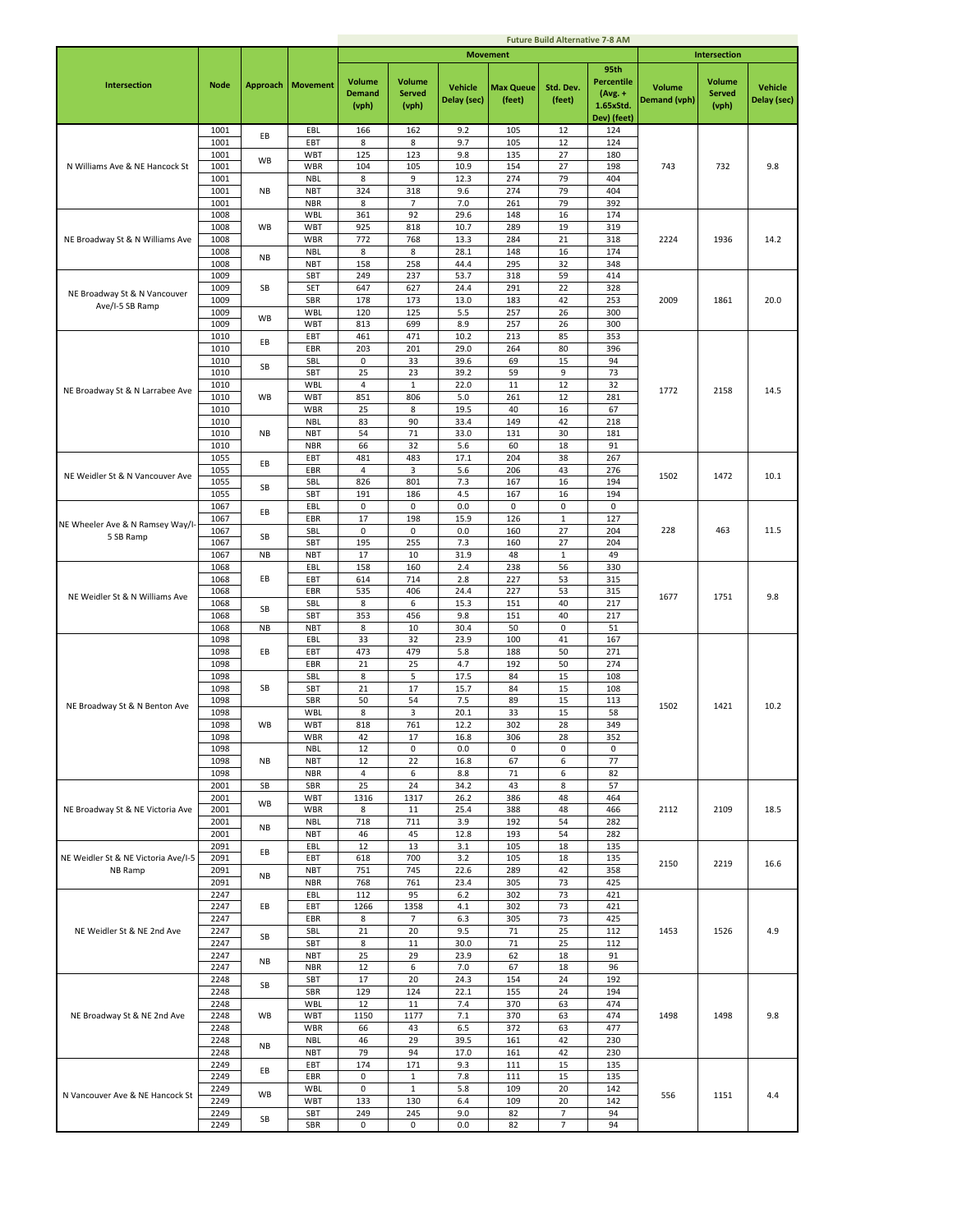|                                               |              |           |                          |                                         |                                         |                               |                                   | <b>Future Build Alternative 8-9 AM</b> |                                                                    |                               |                                         |                               |
|-----------------------------------------------|--------------|-----------|--------------------------|-----------------------------------------|-----------------------------------------|-------------------------------|-----------------------------------|----------------------------------------|--------------------------------------------------------------------|-------------------------------|-----------------------------------------|-------------------------------|
|                                               |              |           |                          |                                         |                                         |                               | <b>Movement</b>                   |                                        |                                                                    |                               | <b>Intersection</b>                     |                               |
| <b>Intersection</b>                           | <b>Node</b>  | Approach  | <b>Movement</b>          | <b>Volume</b><br><b>Demand</b><br>(vph) | <b>Volume</b><br><b>Served</b><br>(vph) | <b>Vehicle</b><br>Delay (sec) | <b>Average</b><br>Queue<br>(feet) | Std. Dev.<br>(feet)                    | 95th<br><b>Percentile</b><br>$(Avg. +$<br>1.65xStd.<br>Dev) (feet) | <b>Volume</b><br>Demand (vph) | <b>Volume</b><br><b>Served</b><br>(vph) | <b>Vehicle</b><br>Delay (sec) |
|                                               | 1001         | EВ        | EBL                      | 200                                     | 197                                     | 10.2                          | 137                               | 19                                     | 168                                                                |                               |                                         |                               |
|                                               | 1001         |           | EBT                      | 10                                      | 10                                      | 10.1                          | 137                               | 19                                     | 168                                                                |                               |                                         |                               |
|                                               | 1001         | WB        | <b>WBT</b>               | 150                                     | 151                                     | 11.7                          | 175                               | 28                                     | 221                                                                |                               |                                         |                               |
| N Williams Ave & NE Hancock St                | 1001         |           | WBR                      | 125                                     | 121                                     | 13.5                          | 193                               | 28                                     | 239                                                                | 895                           | 841                                     | 11.6                          |
|                                               | 1001         |           | <b>NBL</b>               | 10                                      | 9                                       | 11.2                          | 300                               | 57                                     | 394                                                                |                               |                                         |                               |
|                                               | 1001<br>1001 | NB        | <b>NBT</b><br><b>NBR</b> | 390<br>10                               | 345<br>8                                | 11.9<br>8.7                   | 300<br>270                        | 57<br>48                               | 394<br>349                                                         |                               |                                         |                               |
|                                               | 1008         |           | <b>WBL</b>               | 435                                     | 660                                     | 32.4                          | 465                               | 52                                     | 551                                                                |                               |                                         |                               |
|                                               | 1008         | WB        | WBT                      | 1115                                    | 858                                     | 10.5                          | 288                               | 15                                     | 314                                                                |                               |                                         |                               |
| NE Broadway St & N Williams Ave               | 1008         |           | WBR                      | 930                                     | 865                                     | 14.6                          | 281                               | 12                                     | 301                                                                | 2680                          | 2091                                    | 14.7                          |
|                                               | 1008         | <b>NB</b> | <b>NBL</b>               | 10                                      | 9                                       | 28.9                          | 190                               | 37                                     | 250                                                                |                               |                                         |                               |
|                                               | 1008         |           | <b>NBT</b>               | 190                                     | 261                                     | 46.1                          | 379                               | 74                                     | 501                                                                |                               |                                         |                               |
|                                               | 1009         |           | SBT                      | 300                                     | 294                                     | 79.5                          | 380                               | 63                                     | 485                                                                |                               |                                         |                               |
| NE Broadway St & N Vancouver                  | 1009<br>1009 | SB        | SET<br>SBR               | 780<br>215                              | 620<br>170                              | 24.5<br>12.6                  | 301<br>175                        | 45<br>46                               | 375<br>251                                                         | 2420                          | 1951                                    | 24.9                          |
| Ave/I-5 SB Ramp                               | 1009         |           | <b>WBL</b>               | 145                                     | 111                                     | 6.4                           | 271                               | 42                                     | 340                                                                |                               |                                         |                               |
|                                               | 1009         | <b>WB</b> | <b>WBT</b>               | 980                                     | 756                                     | 9.6                           | 271                               | 42                                     | 340                                                                |                               |                                         |                               |
|                                               | 1010         | EВ        | EBT                      | 555                                     | 565                                     | 12.5                          | 273                               | 53                                     | 361                                                                |                               |                                         |                               |
|                                               | 1010         |           | EBR                      | 245                                     | 241                                     | 37.0                          | 372                               | 104                                    | 543                                                                |                               |                                         |                               |
|                                               | 1010         | SB        | SBL                      | 0                                       | 41                                      | 41.3                          | 90                                | 28                                     | 136                                                                |                               |                                         |                               |
|                                               | 1010<br>1010 |           | SBT<br><b>WBL</b>        | 30<br>5                                 | 27<br>$\mathbf{1}$                      | 39.0<br>18.7                  | 72<br>9                           | 21<br>12                               | 106<br>29                                                          |                               |                                         |                               |
| NE Broadway St & N Larrabee Ave               | 1010         | WB        | <b>WBT</b>               | 1025                                    | 843                                     | 5.8                           | 270                               | 13                                     | 292                                                                | 2135                          | 2335                                    | 17.1                          |
|                                               | 1010         |           | WBR                      | 30                                      | 8                                       | 22.9                          | 43                                | 24                                     | 82                                                                 |                               |                                         |                               |
|                                               | 1010         |           | <b>NBL</b>               | 100                                     | 107                                     | 39.7                          | 173                               | 43                                     | 243                                                                |                               |                                         |                               |
|                                               | 1010         | NB        | <b>NBT</b>               | 65                                      | 85                                      | 37.6                          | 176                               | 62                                     | 279                                                                |                               |                                         |                               |
|                                               | 1010         |           | <b>NBR</b>               | 80                                      | 42                                      | 6.7                           | 52                                | 19                                     | 83                                                                 |                               |                                         |                               |
|                                               | 1055         | EВ        | EBT                      | 580                                     | 592                                     | 17.8                          | 229                               | 26                                     | 272                                                                |                               |                                         |                               |
| NE Weidler St & N Vancouver Ave               | 1055         |           | EBR                      | 5<br>995                                | 7<br>849                                | 7.6<br>9.5                    | 233                               | 27                                     | 278                                                                | 1810                          | 1622                                    | 11.9                          |
|                                               | 1055<br>1055 | SB        | SBL<br>SBT               | 230                                     | 174                                     | 4.4                           | 224<br>224                        | 32<br>32                               | 277<br>277                                                         |                               |                                         |                               |
|                                               | 1067         |           | EBL                      | $\mathsf 0$                             | 0                                       | 0.0                           | 0                                 | 0                                      | 0                                                                  |                               |                                         |                               |
|                                               | 1067         | EВ        | EBR                      | 20                                      | 19                                      | 8.2                           | 29                                | 5                                      | 38                                                                 |                               |                                         |                               |
| NE Wheeler Ave & N Ramsey Way/I-<br>5 SB Ramp | 1067         | SB        | SBL                      | $\mathsf 0$                             | 0                                       | 0.0                           | 127                               | 35                                     | 185                                                                | 275                           | 220                                     | 4.0                           |
|                                               | 1067         |           | SBT                      | 235                                     | 191                                     | 3.1                           | 127                               | 35                                     | 185                                                                |                               |                                         |                               |
|                                               | 1067         | <b>NB</b> | <b>NBT</b>               | 20                                      | 10                                      | 13.2                          | 47                                | $\mathbf{1}$                           | 48                                                                 |                               |                                         |                               |
|                                               | 1068         |           | EBL                      | 190<br>740                              | 185                                     | 3.3                           | 299                               | 13                                     | 321                                                                |                               |                                         |                               |
|                                               | 1068<br>1068 | EВ        | EBT<br>EBR               | 645                                     | 755<br>505                              | 3.6<br>28.7                   | 277<br>277                        | 12<br>12                               | 297<br>297                                                         |                               |                                         |                               |
| NE Weidler St & N Williams Ave                | 1068         |           | SBL                      | 10                                      | 10                                      | 15.3                          | 185                               | 29                                     | 233                                                                | 2020                          | 2004                                    | 12.1                          |
|                                               | 1068         | SB        | SBT                      | 425                                     | 539                                     | 11.1                          | 185                               | 29                                     | 233                                                                |                               |                                         |                               |
|                                               | 1068         | <b>NB</b> | <b>NBT</b>               | 10                                      | 10                                      | 33.5                          | 50                                | 0                                      | 51                                                                 |                               |                                         |                               |
|                                               | 1098         |           | EBL                      | 40                                      | 39                                      | 26.7                          | 120                               | 46                                     | 196                                                                |                               |                                         |                               |
|                                               | 1098         | EВ        | EBT                      | 570                                     | 581                                     | $6.0$                         | 223                               | 49                                     | 303                                                                |                               |                                         |                               |
|                                               | 1098<br>1098 |           | EBR<br>SBL               | 25<br>10                                | 30<br>$\overline{7}$                    | 4.5<br>17.8                   | 226<br>98                         | 49<br>15                               | 307<br>123                                                         |                               |                                         |                               |
|                                               | 1098         | SB        | SBT                      | 25                                      | 22                                      | 15.3                          | 98                                | 15                                     | 123                                                                |                               |                                         |                               |
|                                               | 1098         |           | SBR                      | 60                                      | 64                                      | 8.1                           | 102                               | 15                                     | 128                                                                |                               |                                         |                               |
| NE Broadway St & N Benton Ave                 | 1098         |           | WBL                      | 10                                      | 4                                       | 29.4                          | 33                                | 11                                     | 51                                                                 | 1810                          | 1587                                    | 11.0                          |
|                                               | 1098         | WB        | WBT                      | 985                                     | 788                                     | 13.9                          | 322                               | 39                                     | 387                                                                |                               |                                         |                               |
|                                               | 1098         |           | WBR                      | 50                                      | 19                                      | 15.5                          | 326                               | 39                                     | 390                                                                |                               |                                         |                               |
|                                               | 1098<br>1098 | <b>NB</b> | <b>NBL</b><br><b>NBT</b> | 15<br>15                                | 0<br>27                                 | 0.0<br>16.7                   | 0<br>72                           | 0<br>$11\,$                            | $\mathbf 0$<br>91                                                  |                               |                                         |                               |
|                                               | 1098         |           | <b>NBR</b>               | 5                                       | 6                                       | 7.3                           | 77                                | 11                                     | 95                                                                 |                               |                                         |                               |
|                                               | 2001         | SB        | SBR                      | 30                                      | 29                                      | 36.0                          | 55                                | 10                                     | 72                                                                 |                               |                                         |                               |
|                                               | 2001         | WB        | WBT                      | 1585                                    | 1565                                    | 30.8                          | 512                               | 52                                     | 597                                                                |                               |                                         |                               |
| NE Broadway St & NE Victoria Ave              | 2001         |           | WBR                      | 10                                      | 12                                      | 27.2                          | 514                               | 52                                     | 599                                                                | 2545                          | 2338                                    | 22.7                          |
|                                               | 2001         | NB        | <b>NBL</b>               | 865                                     | 685                                     | 4.2                           | 200                               | 51                                     | 284                                                                |                               |                                         |                               |
|                                               | 2001<br>2091 |           | NBT<br>EBL               | 55<br>15                                | 47<br>14                                | 13.3<br>3.3                   | 200<br>117                        | 51<br>16                               | 284<br>142                                                         |                               |                                         |                               |
| NE Weidler St & NE Victoria Ave/I-5           | 2091         | EВ        | EBT                      | 745                                     | 758                                     | 3.2                           | 117                               | 16                                     | 142                                                                |                               |                                         |                               |
| NB Ramp                                       | 2091         |           | <b>NBT</b>               | 905                                     | 715                                     | 22.2                          | 261                               | 27                                     | 306                                                                | 2590                          | 2225                                    | 16.0                          |
|                                               | 2091         | NB        | <b>NBR</b>               | 925                                     | 738                                     | 23.4                          | 266                               | 30                                     | 316                                                                |                               |                                         |                               |
|                                               | 2247         |           | EBL                      | 135                                     | 102                                     | 7.3                           | 341                               | 92                                     | 493                                                                |                               |                                         |                               |
|                                               | 2247         | EВ        | EBT                      | 1525                                    | 1388                                    | 4.6                           | 341                               | 92                                     | 493                                                                |                               |                                         |                               |
| NE Weidler St & NE 2nd Ave                    | 2247<br>2247 |           | EBR<br>SBL               | 10<br>25                                | $\overline{7}$<br>22                    | 7.2<br>9.8                    | 345<br>72                         | 92<br>24                               | 497<br>112                                                         | 1750                          | 1573                                    | 5.5                           |
|                                               | 2247         | SB        | SBT                      | 10                                      | 11                                      | 36.2                          | 72                                | 24                                     | 112                                                                |                               |                                         |                               |
|                                               | 2247         |           | <b>NBT</b>               | 30                                      | 35                                      | 23.6                          | 72                                | 11                                     | 89                                                                 |                               |                                         |                               |
|                                               | 2247         | NB        | <b>NBR</b>               | 15                                      | 8                                       | 10.1                          | 76                                | 11                                     | 94                                                                 |                               |                                         |                               |
|                                               | 2248         | SB        | SBT                      | 20                                      | 22                                      | 23.6                          | 168                               | 12                                     | 187                                                                |                               |                                         |                               |
|                                               | 2248         |           | SBR                      | 155                                     | 152                                     | 24.7                          | 169                               | 12                                     | 188                                                                |                               |                                         |                               |
|                                               | 2248         |           | <b>WBL</b>               | 15                                      | 11                                      | 11.1                          | 450                               | 46                                     | 526                                                                |                               |                                         |                               |
| NE Broadway St & NE 2nd Ave                   | 2248<br>2248 | WB        | <b>WBT</b><br><b>WBR</b> | 1385<br>80                              | 1386<br>54                              | 9.6<br>9.4                    | 450<br>446                        | 46<br>37                               | 526<br>507                                                         | 1805                          | 1762                                    | 12.0                          |
|                                               | 2248         |           | <b>NBL</b>               | 55                                      | 35                                      | 36.7                          | 173                               | 31                                     | 223                                                                |                               |                                         |                               |
|                                               | 2248         | NB        | <b>NBT</b>               | 95                                      | 102                                     | 15.9                          | 173                               | 31                                     | 223                                                                |                               |                                         |                               |
|                                               | 2249         | EВ        | EBT                      | 210                                     | 207                                     | 9.6                           | 123                               | 23                                     | 162                                                                |                               |                                         |                               |
|                                               | 2249         |           | EBR                      | 0                                       | $\overline{2}$                          | 10.5                          | 123                               | 23                                     | 162                                                                |                               |                                         |                               |
| N Vancouver Ave & NE Hancock St               | 2249         | WB        | <b>WBL</b>               | 0                                       | $\mathbf{1}$                            | 8.4                           | 110                               | 19                                     | 141                                                                | 670                           | 1359                                    | 4.8                           |
|                                               | 2249<br>2249 |           | <b>WBT</b><br>SBT        | 160<br>300                              | 159<br>301                              | 7.1<br>9.5                    | 110<br>95                         | 19<br>21                               | 141<br>130                                                         |                               |                                         |                               |
|                                               | 2249         | SB        | SBR                      | 0                                       | 0                                       | 0.0                           | 95                                | 21                                     | 130                                                                |                               |                                         |                               |
|                                               |              |           |                          |                                         |                                         |                               |                                   |                                        |                                                                    |                               |                                         |                               |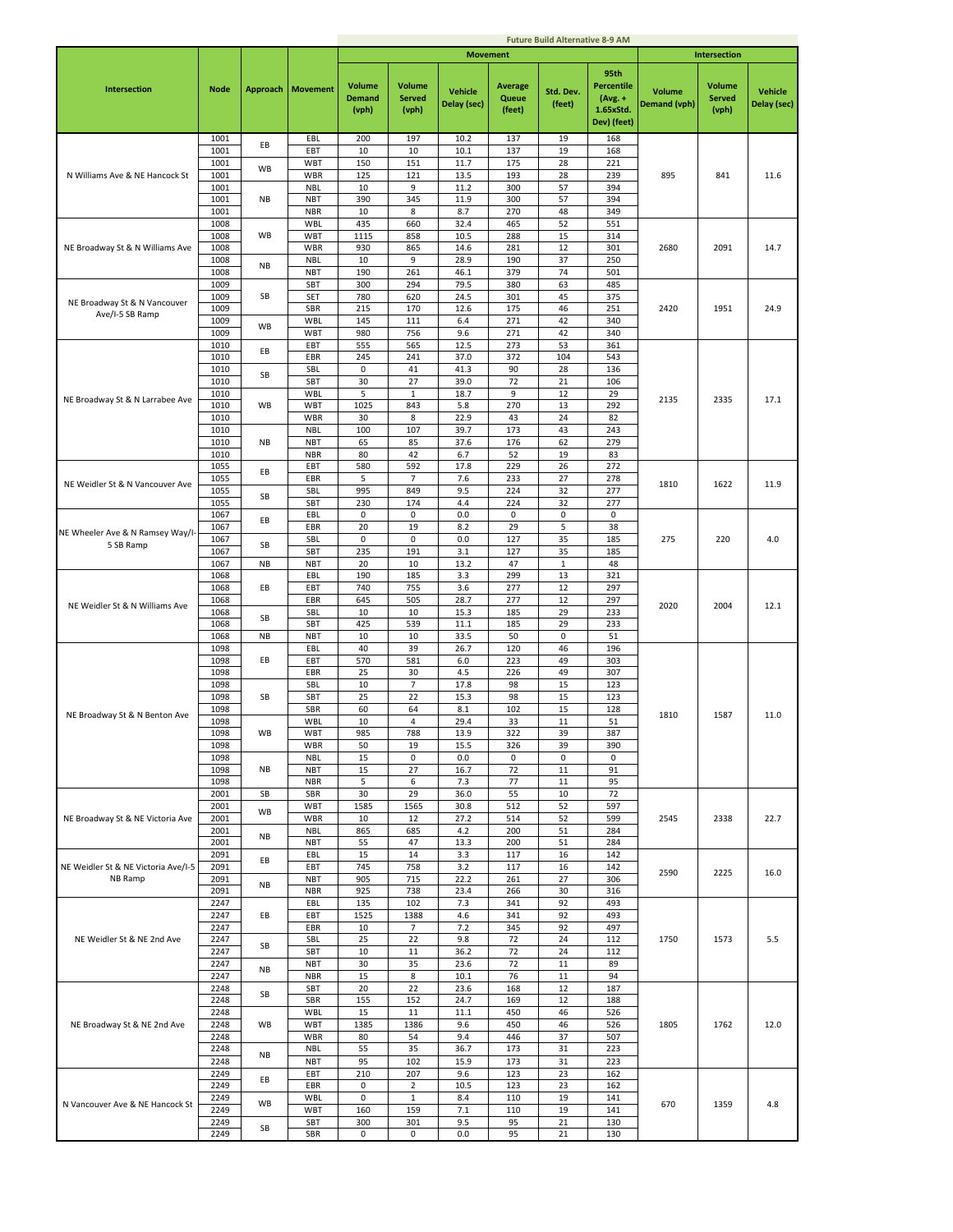|                                     |              |           |                          |                                         |                                         |                               |                            | <b>Future Build Alternative 4-5 PM</b> |                                                                    |                               |                                         |                               |
|-------------------------------------|--------------|-----------|--------------------------|-----------------------------------------|-----------------------------------------|-------------------------------|----------------------------|----------------------------------------|--------------------------------------------------------------------|-------------------------------|-----------------------------------------|-------------------------------|
|                                     |              |           |                          |                                         |                                         |                               | <b>Movement</b>            |                                        |                                                                    |                               | Intersection                            |                               |
| <b>Intersection</b>                 | <b>Node</b>  | Approach  | <b>Movement</b>          | <b>Volume</b><br><b>Demand</b><br>(vph) | <b>Volume</b><br><b>Served</b><br>(vph) | <b>Vehicle</b><br>Delay (sec) | <b>Max Queue</b><br>(feet) | Std. Dev.<br>(feet)                    | 95th<br><b>Percentile</b><br>$(Avg. +$<br>1.65xStd.<br>Dev) (feet) | <b>Volume</b><br>Demand (vph) | <b>Volume</b><br><b>Served</b><br>(vph) | <b>Vehicle</b><br>Delay (sec) |
|                                     | 1001         |           | EBL                      | 14                                      | 15                                      | 10.3                          | 166                        | 34                                     | 223                                                                |                               |                                         |                               |
|                                     | 1001         | EВ        | EBT                      | 254                                     | 252                                     | 10.0                          | 166                        | 34                                     | 223                                                                |                               |                                         |                               |
|                                     | 1001         | <b>WB</b> | <b>WBT</b>               | 86                                      | 83                                      | 9.0                           | 97                         | 16                                     | 124                                                                |                               |                                         |                               |
| N Williams Ave & NE Hancock St      | 1001<br>1001 |           | WBR<br><b>NBL</b>        | 72<br>5                                 | 72<br>5                                 | 9.3<br>11.3                   | 116<br>336                 | 16<br>74                               | 142<br>458                                                         | 907                           | 865                                     | 9.9                           |
|                                     | 1001         | NB        | <b>NBT</b>               | 456                                     | 422                                     | 10.1                          | 336                        | 74                                     | 458                                                                |                               |                                         |                               |
|                                     | 1001         |           | <b>NBR</b>               | 19                                      | 17                                      | 9.9                           | 323                        | 74                                     | 445                                                                |                               |                                         |                               |
|                                     | 1008         | <b>WB</b> | <b>WBL</b>               | 384                                     | 233                                     | 30.4                          | 202                        | 27                                     | 248                                                                |                               |                                         |                               |
| NE Broadway St & N Williams Ave     | 1008<br>1008 |           | <b>WBT</b><br>WBR        | 710<br>835                              | 500<br>792                              | 10.9<br>13.2                  | 268<br>280                 | 12<br>10                               | 287<br>296                                                         | 2261                          | 1632                                    | 15.8                          |
|                                     | 1008         | <b>NB</b> | <b>NBL</b>               | 14                                      | 5                                       | 31.3                          | 202                        | 27                                     | 248                                                                |                               |                                         |                               |
|                                     | 1008         |           | <b>NBT</b>               | 317                                     | 107                                     | 49.9                          | 405                        | 55                                     | 495                                                                |                               |                                         |                               |
|                                     | 1009<br>1009 | SB        | SBT<br>SET               | 240<br>898                              | 233<br>805                              | 131.4<br>29.0                 | 376<br>385                 | 80<br>80                               | 508<br>517                                                         |                               |                                         |                               |
| NE Broadway St & N Vancouver        | 1009         |           | SBR                      | 178                                     | 156                                     | 8.2                           | 133                        | 20                                     | 166                                                                | 2040                          | 1698                                    | 34.0                          |
| Ave/I-5 SB Ramp                     | 1009         | <b>WB</b> | <b>WBL</b>               | 53                                      | 49                                      | 6.1                           | 145                        | 22                                     | 182                                                                |                               |                                         |                               |
|                                     | 1009         |           | <b>WBT</b>               | 672                                     | 455                                     | 4.9                           | 145                        | 22                                     | 182                                                                |                               |                                         |                               |
|                                     | 1010<br>1010 | EВ        | EBT<br>EBR               | 1176<br>269                             | 1179<br>267                             | 73.2<br>119.3                 | 1633<br>1640               | 395<br>384                             | 2285<br>2273                                                       |                               |                                         |                               |
|                                     | 1010         |           | SBL                      | 0                                       | 5                                       | 74.2                          | 30                         | 11                                     | 47                                                                 |                               |                                         |                               |
|                                     | 1010         | SB        | SBT                      | 24                                      | 24                                      | 59.9                          | 77                         | 14                                     | 100                                                                |                               |                                         |                               |
| NE Broadway St & N Larrabee Ave     | 1010<br>1010 | <b>WB</b> | <b>WBL</b><br><b>WBT</b> | 19<br>768                               | 20<br>555                               | 43.1<br>4.9                   | 85<br>200                  | 20<br>49                               | 118<br>281                                                         | 2779                          | 2387                                    | 53.3                          |
|                                     | 1010         |           | WBR                      | 29                                      | 18                                      | 41.4                          | 61                         | 13                                     | 83                                                                 |                               |                                         |                               |
|                                     | 1010         |           | <b>NBL</b>               | 130                                     | 135                                     | 68.7                          | 532                        | 64                                     | 637                                                                |                               |                                         |                               |
|                                     | 1010         | NB        | <b>NBT</b>               | 307                                     | 319                                     | 66.0                          | 573                        | 30                                     | 623                                                                |                               |                                         |                               |
|                                     | 1010<br>1055 |           | <b>NBR</b><br>EBT        | 58<br>1085                              | 55<br>886                               | 20.1<br>22.4                  | 86<br>458                  | 25<br>71                               | 127<br>574                                                         |                               |                                         |                               |
|                                     | 1055         | EВ        | EBR                      | 29                                      | 27                                      | 7.2                           | 462                        | 71                                     | 579                                                                |                               |                                         |                               |
| NE Weidler St & N Vancouver Ave     | 1055         | SB        | SBL                      | 1070                                    | 971                                     | 13.9                          | 238                        | 45                                     | 313                                                                | 2304                          | 1996                                    | 16.9                          |
|                                     | 1055         |           | SBT                      | 120                                     | 111                                     | 2.8                           | 238                        | 45                                     | 313                                                                |                               |                                         |                               |
|                                     | 1067<br>1067 | EВ        | EBL<br>EBR               | $\mathbf 0$<br>134                      | $\mathsf 0$<br>198                      | 0.0<br>15.9                   | $\mathsf 0$<br>126         | $\pmb{0}$<br>17                        | $\mathsf 0$<br>155                                                 |                               |                                         |                               |
| NE Wheeler Ave & N Ramsey Way/I-    | 1067         |           | SBL                      | 0                                       | 0                                       | 0.0                           | 160                        | 31                                     | 211                                                                | 293                           | 463                                     | 11.5                          |
| 5 SB Ramp                           | 1067         | SB        | SBT                      | 149                                     | 255                                     | 7.3                           | 160                        | 31                                     | 211                                                                |                               |                                         |                               |
|                                     | 1067         | <b>NB</b> | <b>NBT</b>               | 10                                      | 10                                      | 31.9                          | 48                         | $\mathsf 0$                            | 48                                                                 |                               |                                         |                               |
|                                     | 1068<br>1068 | EB        | EBL<br>EBT               | 322<br>1277                             | 307<br>1194                             | 4.6<br>4.5                    | 291<br>271                 | 21<br>19                               | 326<br>303                                                         |                               |                                         |                               |
|                                     | 1068         |           | EBR                      | 557                                     | 353                                     | 21.9                          | 271                        | 19                                     | 303                                                                |                               |                                         |                               |
| NE Weidler St & N Williams Ave      | 1068         | SB        | SBL                      | 0                                       | 0                                       | 0.0                           | 207                        | 12                                     | 227                                                                | 2549                          | 2434                                    | 9.5                           |
|                                     | 1068         |           | SBT                      | 384                                     | 571                                     | 14.7                          | 207                        | 12                                     | 227                                                                |                               |                                         |                               |
|                                     | 1068<br>1098 | <b>NB</b> | <b>NBT</b><br>EBL        | 10<br>115                               | 10<br>114                               | 36.0<br>69.5                  | 50<br>304                  | 0<br>18                                | 51<br>334                                                          |                               |                                         |                               |
|                                     | 1098         | EB        | EBT                      | 1090                                    | 901                                     | 8.0                           | 302                        | 18                                     | 332                                                                |                               |                                         |                               |
|                                     | 1098         |           | EBR                      | 29                                      | 222                                     | 9.1                           | 305                        | 18                                     | 336                                                                |                               |                                         |                               |
|                                     | 1098<br>1098 | SB        | SBL<br>SBT               | 14<br>14                                | 12<br>12                                | 29.9<br>25.3                  | 86<br>86                   | 18<br>18                               | 116<br>116                                                         |                               |                                         |                               |
|                                     | 1098         |           | SBR                      | 48                                      | 52                                      | 7.9                           | 90                         | 18                                     | 120                                                                |                               |                                         |                               |
| NE Broadway St & N Benton Ave       | 1098         |           | WBL                      | 14                                      | 12                                      | 48.9                          | 55                         | 26                                     | 99                                                                 | 2189                          | 1950                                    | 15.6                          |
|                                     | 1098         | WB        | <b>WBT</b>               | 768                                     | 540                                     | 18.4                          | 268                        | 40                                     | 334                                                                |                               |                                         |                               |
|                                     | 1098<br>1098 |           | <b>WBR</b><br><b>NBL</b> | 67<br>$\mathsf 0$                       | 58<br>$\mathsf 0$                       | 18.4<br>0.0                   | 271<br>$\mathsf 0$         | 40<br>$\mathsf 0$                      | 337<br>$\mathsf 0$                                                 |                               |                                         |                               |
|                                     | 1098         | <b>NB</b> | <b>NBT</b>               | 19                                      | 20                                      | 27.9                          | 72                         | 9                                      | 88                                                                 |                               |                                         |                               |
|                                     | 1098         |           | <b>NBR</b>               | 10                                      | $\overline{7}$                          | 11.7                          | 77                         | 9                                      | 92                                                                 |                               |                                         |                               |
|                                     | 2001<br>2001 | SB        | SBR<br>WBT               | 24<br>1080                              | 23<br>1073                              | 36.5<br>36.9                  | 43<br>516                  | 12<br>35                               | 63<br>573                                                          |                               |                                         |                               |
| NE Broadway St & NE Victoria Ave    | 2001         | <b>WB</b> | WBR                      | 14                                      | 13                                      | 24.1                          | 518                        | 35                                     | 575                                                                | 2098                          | 2024                                    | 22.9                          |
|                                     | 2001         | NB        | <b>NBL</b>               | 826                                     | 768                                     | 5.0                           | 241                        | 30                                     | 292                                                                |                               |                                         |                               |
|                                     | 2001         |           | <b>NBT</b>               | 154                                     | 148                                     | 12.2                          | 242                        | 30                                     | 292                                                                |                               |                                         |                               |
| NE Weidler St & NE Victoria Ave/I-5 | 2091<br>2091 | EВ        | EBL<br>EBT               | 43<br>1234                              | 43<br>1142                              | 5.7<br>4.0                    | 152<br>152                 | 38<br>38                               | 214<br>214                                                         |                               |                                         |                               |
| NB Ramp                             | 2091         |           | <b>NBT</b>               | 936                                     | 876                                     | 32.7                          | 687                        | 297                                    | 1177                                                               | 2808                          | 2617                                    | 18.3                          |
|                                     | 2091         | NB        | <b>NBR</b>               | 595                                     | 556                                     | 25.8                          | 257                        | 33                                     | 312                                                                |                               |                                         |                               |
|                                     | 2247         |           | EBL                      | 192                                     | 181                                     | 14.1                          | 500                        | 28                                     | 547                                                                |                               |                                         |                               |
|                                     | 2247<br>2247 | EВ        | EBT<br>EBR               | 1464<br>173                             | 1365<br>158                             | 13.8<br>18.0                  | 500<br>504                 | 28<br>28                               | 547<br>551                                                         |                               |                                         |                               |
| NE Weidler St & NE 2nd Ave          | 2247         |           | SBL                      | 14                                      | 13                                      | 8.5                           | 69                         | 26                                     | 112                                                                | 1901                          | 1775                                    | 14.4                          |
|                                     | 2247         | SB        | SBT                      | 14                                      | 17                                      | 24.7                          | 69                         | 26                                     | 112                                                                |                               |                                         |                               |
|                                     | 2247<br>2247 | NB        | <b>NBT</b>               | 29<br>14                                | 30                                      | 20.1                          | 57                         | 13                                     | 77<br>82                                                           |                               |                                         |                               |
|                                     | 2248         |           | <b>NBR</b><br>SBT        | 10                                      | 11<br>13                                | 8.2<br>23.1                   | 61<br>112                  | 13<br>12                               | 133                                                                |                               |                                         |                               |
|                                     | 2248         | SB        | SBR                      | 96                                      | 91                                      | 24.9                          | 113                        | 12                                     | 134                                                                |                               |                                         |                               |
|                                     | 2248         |           | <b>WBL</b>               | 19                                      | 17                                      | 14.4                          | 433                        | 82                                     | 568                                                                |                               |                                         |                               |
| NE Broadway St & NE 2nd Ave         | 2248<br>2248 | WB        | WBT<br>WBR               | 965<br>29                               | 972<br>25                               | 12.1<br>11.0                  | 433<br>435                 | 82<br>82                               | 568<br>571                                                         | 1339                          | 1326                                    | 13.9                          |
|                                     | 2248         |           | <b>NBL</b>               | 34                                      | 30                                      | 37.9                          | 202                        | 35                                     | 259                                                                |                               |                                         |                               |
|                                     | 2248         | <b>NB</b> | <b>NBT</b>               | 187                                     | 178                                     | 14.0                          | 202                        | 35                                     | 259                                                                |                               |                                         |                               |
|                                     | 2249         | EВ        | EBT                      | 269                                     | 268                                     | 11.2                          | 150                        | 23                                     | 189                                                                |                               |                                         |                               |
|                                     | 2249<br>2249 |           | EBR<br>WBL               | 0<br>0                                  | 0<br>$\,1\,$                            | 0.0<br>11.3                   | 150<br>78                  | 23<br>18                               | 189<br>108                                                         |                               |                                         |                               |
| N Vancouver Ave & NE Hancock St     | 2249         | WB        | WBT                      | 91                                      | 86                                      | 6.3                           | 78                         | 18                                     | 108                                                                | 600                           | 1263                                    | 8.2                           |
|                                     | 2249         | SB        | SBT                      | 240                                     | 244                                     | 14.8                          | 151                        | 207                                    | 493                                                                |                               |                                         |                               |
|                                     | 2249         |           | SBR                      | 0                                       | 0                                       | 0.0                           | 151                        | 207                                    | 493                                                                |                               |                                         |                               |